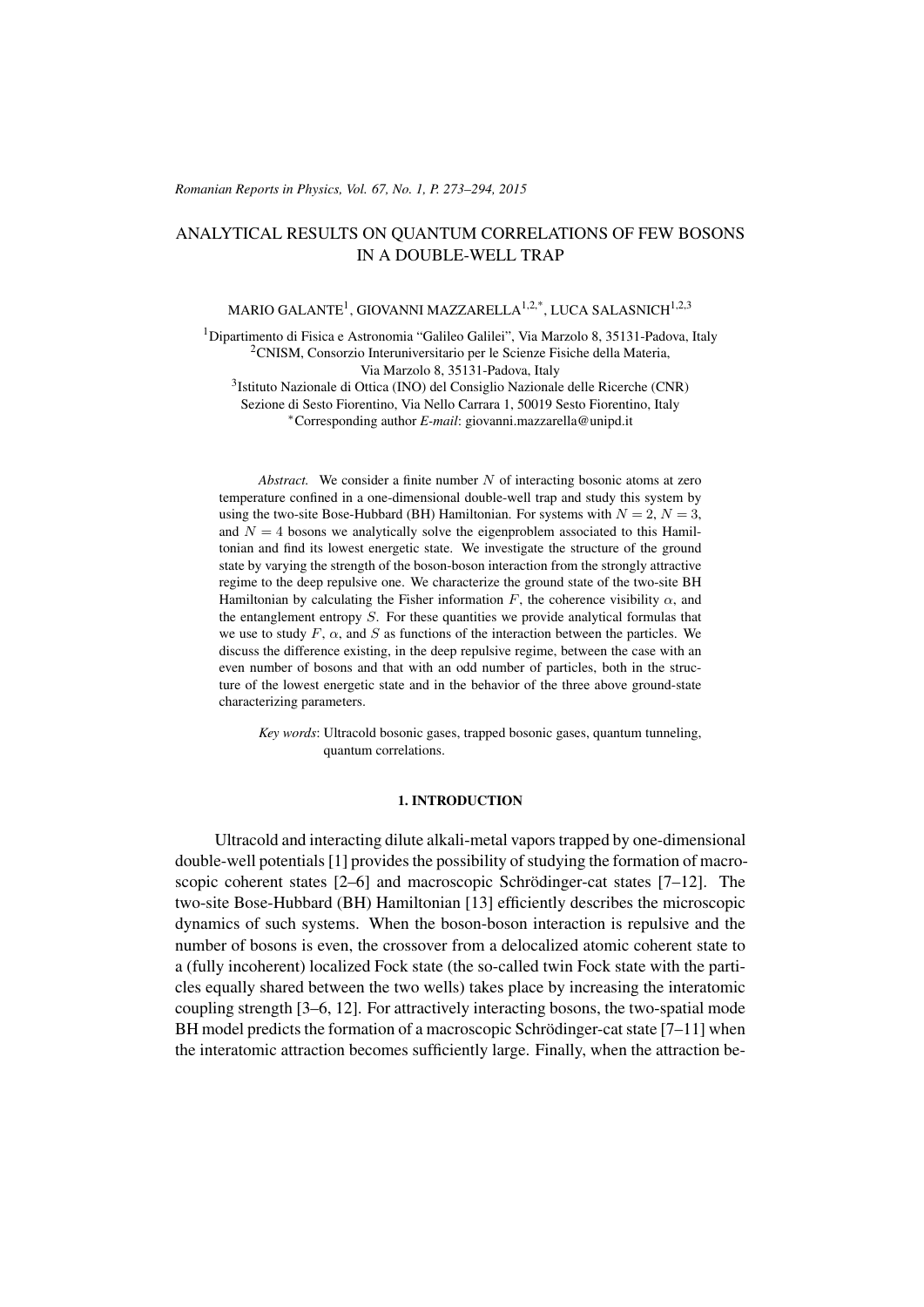tween the bosons is sufficiently strong the collapse should take place [\[14,](#page-20-8) [15\]](#page-20-9).

Motivated by the concrete possibility to isolate single atomic ions [\[16](#page-20-10)[–19\]](#page-20-11) and manipulate quantum gases at single-atom level [\[19–](#page-20-11)[23\]](#page-20-12) (note that D. J. Wineland was awarded in 2012 with the physics Nobel prize for his activity in this sector), we focus on the behavior of few trapped bosonic atoms at zero temperature.

The aim of the present work, then, is to study the ground state of a system consisting of a low number  $N$  of bosons confined in a symmetric double-well trap and characterize it from the quantum correlations point of view. To do this we use the two-site Bose-Hubbard model. We diagonalize the underlying Hamiltonian by analytically finding the eigenvector and the eigenvalue of its lowest energetic state for  $N = 2$  - this case has already been discussed in [\[12\]](#page-20-4) - and  $N = 3.4$  bosons. Hence, we provide analytical formulas for the parameters that describe the correlation properties of the ground state of the system. These parameters are: the Fisher information  $F$  [\[24,](#page-20-13) [25\]](#page-21-0) which is related to the fluctuation of the number of bosons in a given well and achieves its maximum in correspondence to the Schrödinger-cat state; the coherence visibility  $\alpha$  [\[3,](#page-20-6) [4,](#page-20-14) [6\]](#page-20-2) which measures the coherence related to the single-particle tunneling across the central barrier and attains its maximum value in correspondence to the atomic coherent state; the entanglement entropy  $S$  [\[26\]](#page-21-1) which quantifies the amount of the genuine quantum correlations of the ground state from the bi-partition perspective. In particular, we calculate F and  $\alpha$  following two paths: on one hand by taking the average, with respect to the ground state, of the left-right population imbalance variance and the left-well hopping operator, respectively, and on the other hand by applying the Hellmann-Feynman theorem [\[27\]](#page-21-2). For both the calculations (that, as we shall comment, provide the same results) we use the analytically determined ground-state eigenvectors and eigenvalues.

We study the ground state and the parameters  $F$ ,  $\alpha$ ,  $S$  by widely exploring the atom-atom interaction range, from strong attractions to strong repulsions. In this latter regime, we comment about the of  $N$  even- $N$  odd difference: when  $N$  is even (the ratio of the number of bosons to the number of wells is a positive integer) the ground state is a separable Fock state with  $N/2$  particles in the left well and  $N/2$ particles in the right well (this is, as commented at the beginning, the twin Fock state), while when  $N$  is odd (the total number of bosons is not commensurate with the number of wells) the ground state is given by a symmetric combination of two separable Fock states. When the boson-boson repulsion becomes sufficiently large, the quantities  $F$ ,  $\alpha$ ,  $S$ , tend to zero for an even number of particles; they remain, instead, finite when  $N$  is odd.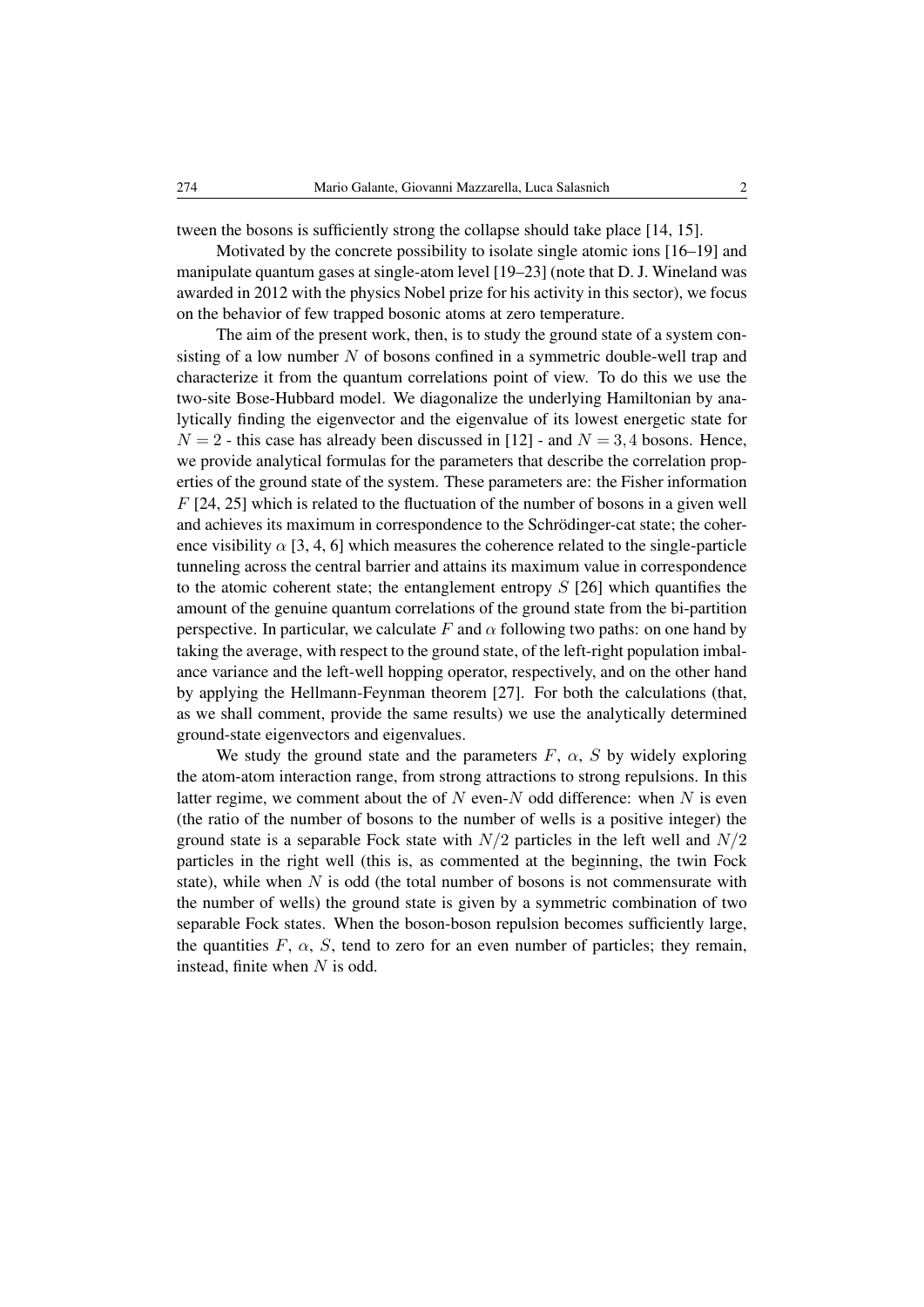## <span id="page-2-1"></span>2. THE SYSTEM

We analyze a finite number  $N$  of identical interacting bosonic atoms at zero temperature confined by a trapping potential  $V_{trap}(\mathbf{r})$ . We suppose that this potential is given by the superposition of an isotropic harmonic confinement in the radial plane  $(x-y)$  and a double-well potential  $V_{DW}(z)$  in the axial  $(z)$  direction, *i.e.*,

$$
V_{trap}(\mathbf{r}) = \frac{m\omega_{\perp}^2}{2}(x^2 + y^2) + V_{DW}(z) , \qquad (1)
$$

where m is the mass of the bosons and  $\omega_{\perp}$  the trapping frequency in the radial plane. We assume that the double-well is symmetric in the  $z$  direction and that the system is quasi one-dimensional due to a strong transverse radial harmonic confinement.

In the second quantization language, the Hamiltonian that controls the microscopic dynamics of the system is

<span id="page-2-0"></span>
$$
\hat{H} = \int d^3 \mathbf{r} \hat{\Psi}^{\dagger}(\mathbf{r}) \left( -\frac{\hbar^2}{2m} \nabla^2 + V_{trap}(\mathbf{r}) \right) \hat{\Psi}(\mathbf{r}) \n+ \frac{1}{2} \int d^3 \mathbf{r} d^3 \mathbf{r}' \hat{\Psi}^{\dagger}(\mathbf{r}) \hat{\Psi}^{\dagger}(\mathbf{r}') V(\mathbf{r} - \mathbf{r}') \hat{\Psi}(\mathbf{r}') \hat{\Psi}(\mathbf{r}) .
$$
\n(2)

The field operator  $\hat{\Psi}(\mathbf{r})$  ( $\hat{\Psi}^{\dagger}(\mathbf{r})$ ) destroys (creates) a boson in the position r.  $\hat{\Psi}(\mathbf{r})$ and  $\hat{\Psi}^{\dagger}(\mathbf{r})$  satisfy the usual bosonic commutation rules:  $[\hat{\Psi}(\mathbf{r}), \hat{\Psi}^{\dagger}(\mathbf{r}')] = \delta^{(3)}(\mathbf{r} - \mathbf{r}'),$ and  $[\hat{\Psi}(\mathbf{r}), \hat{\Psi}(\mathbf{r}')] = 0 = [\hat{\Psi}(\mathbf{r})^{\dagger}, \hat{\Psi}^{\dagger}(\mathbf{r}')]$ . We assume that the bosons interact between each other via short-range interactions, so that the atom-atom interaction potential  $V(\mathbf{r}-\mathbf{r}')$  can be described (in the dilute regime and for ultra-low temperatures) by a contact potential given by

$$
V(\mathbf{r} - \mathbf{r}') = g\delta^{(3)}(\mathbf{r} - \mathbf{r}'),\tag{3}
$$

where the coupling constant g is equal to  $\frac{4\pi\hbar a_s}{m}$  with  $a_s$  the s-wave scattering length. Therefore the Hamiltonian [\(2\)](#page-2-0) becomes

<span id="page-2-3"></span>
$$
\hat{H} = \int d^3 \mathbf{r} \hat{\Psi}^{\dagger}(\mathbf{r}) \left( -\frac{\hbar^2}{2m} \nabla^2 + V_{trap}(\mathbf{r}) \right) \hat{\Psi}(\mathbf{r}) \n+ \frac{g}{2} \int d^3 \mathbf{r} d^3 \mathbf{r}' \hat{\Psi}^{\dagger}(\mathbf{r}) \hat{\Psi}^{\dagger}(\mathbf{r}') \hat{\Psi}(\mathbf{r}') \hat{\Psi}(\mathbf{r}) .
$$
\n(4)

Under the hypothesis that only the lowest energetic doublet of the potential  $V_{DW}(z)$ is populated, we expand the field operator  $\hat{\Psi}(\mathbf{r})$  according the two-spatial mode decomposition:

<span id="page-2-2"></span>
$$
\hat{\Psi}(\mathbf{r}) = \Phi_L(\mathbf{r}) \hat{a}_L + \Phi_R(\mathbf{r}) \hat{a}_R , \qquad (5)
$$

where  $\hat{a}_k$  ( $\hat{a}_k^{\dagger}$  $_{k}^{\dagger}$ ) -  $k = L, R$ , with  $L(R)$  denoting the left (right) well - destroys (creates) a boson in the *k*th well. The single-particle operators  $\hat{a}_k$  and  $\hat{a}_k^{\dagger}$  $k \atop k$  satisfy the bosonic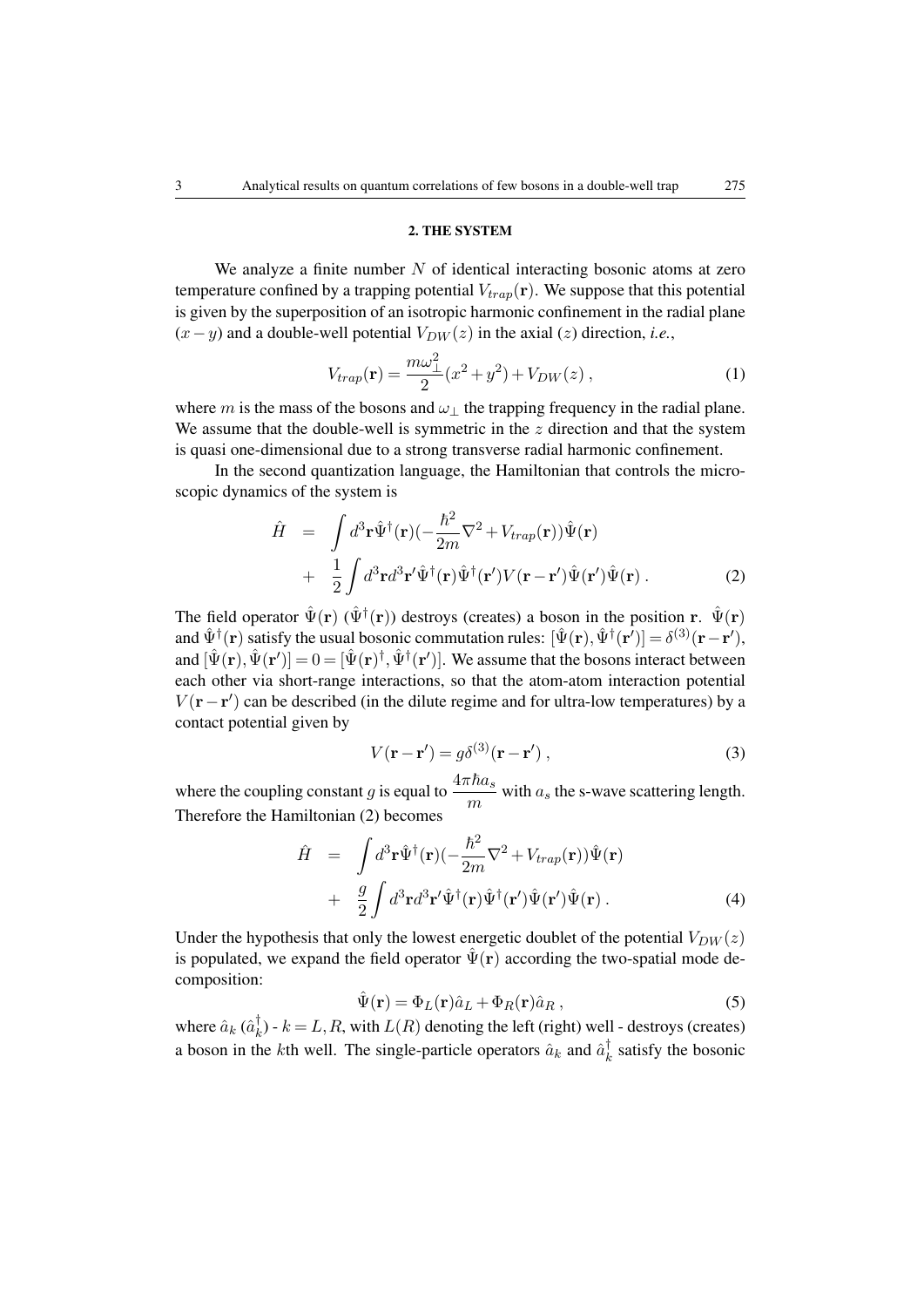commutation rules:

$$
[\hat{a}_k, \hat{a}_j^\dagger] = \delta_{k,j}
$$
  
\n
$$
[\hat{a}_k, \hat{a}_j] = 0 = [\hat{a}_k^\dagger, \hat{a}_j^\dagger].
$$
\n(6)

Due to the form of the trapping potential given by equation [\(1\)](#page-2-1), the single-particle wave function  $\Phi_k(\mathbf{r})$  ( $k = L, R$ ) can be written according to the factorization

$$
\Phi_k(\mathbf{r}) = w(x)w(y)\phi_k(z) , \qquad (7)
$$

where  $w(x)$  and  $w(y)$  are the ground-state wave functions of the harmonic oscillator potentials  $m\omega_{\perp}^2 x^2/2$  and  $m\omega_{\perp}^2 y^2/2$ , respectively. The single-particle wave functions  $\phi_L(z)$  and  $\phi_R(z)$  are tightly localized in the left and right well, respectively, and satisfy the orthonormalization conditions  $(k, l = L, R)$ 

$$
\int_{-\infty}^{+\infty} dz |\phi_k(z)|^2 = 1
$$
  

$$
\int_{-\infty}^{+\infty} dz \phi_k^*(z) \phi_l(z) = \delta_{k,l},
$$
 (8)

(with  $\phi_k^*(z)$  the complex conjugate of  $\phi_k(z)$ ) so that

<span id="page-3-0"></span>
$$
\int d^3 \mathbf{r} |\Phi_k(\mathbf{r})|^2 = 1
$$

$$
\int d^3 \mathbf{r} \Phi_k^*(\mathbf{r}) \Phi_l(\mathbf{r}) = \delta_{k,l} .
$$
 (9)

<span id="page-3-1"></span>We use the expansion [\(5\)](#page-2-2) and its Hermitian conjugate at the right-hand side of equa-tion [\(4\)](#page-2-3); by exploiting the orthonormalization conditions [\(9\)](#page-3-0) and the fact that  $V_{DW}(z)$ is symmetric, the well known two-site Bose-Hubbard Hamiltonian [\[12,](#page-20-4) [13\]](#page-20-5) is achieved

$$
\hat{H} = -J(\hat{a}_L^{\dagger} \hat{a}_R + \hat{a}_R^{\dagger} \hat{a}_L) + \frac{U}{2} (\hat{n}_L (\hat{n}_L - 1) + \hat{n}_R (\hat{n}_R - 1)).
$$
\n(10)

Here  $\hat{n}_k = \hat{a}_k^{\dagger}$  $\bar{k} \hat{a}_k$  is the operator counting the number of bosons in the *k*th well. Note that the Hamiltonian [\(10\)](#page-3-1) commutes with the total number operator  $\hat{N} = \hat{n}_L + \hat{n}_R$ . The amplitude  $U$  measures the strength of the boson-boson interaction in the same well (on-site or intra-well interaction)

$$
U = \frac{g}{2\pi a_{\perp}^2} \int_{-\infty}^{+\infty} dz |\phi_k(z)|^4
$$
 (11)

with  $a_{\perp} =$  $\sqrt{\hbar}$  $\frac{n}{m\omega_{\perp}}$ . The sign of U is controlled by that of  $a_s$  which can be experimentally tuned via the Feshbach resonance technique, so that when  $a_s$  is positive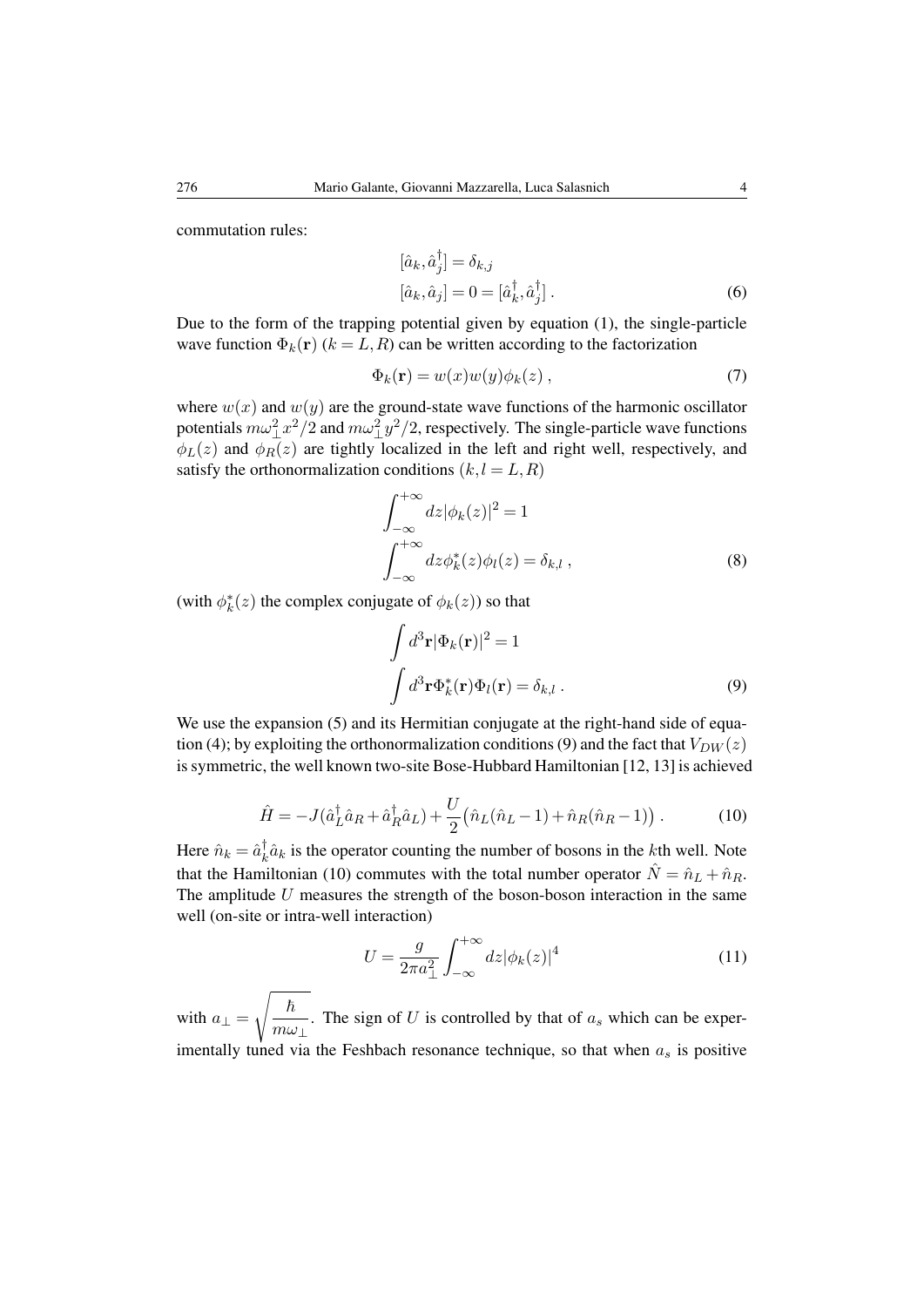(negative) the bosons are repulsively (attractively) interacting.  $J$  is the tunnel matrix element between the two wells:

$$
J = -\int_{-\infty}^{+\infty} dz \phi_L^*(z) \left( -\frac{\hbar^2}{2m} \frac{d^2}{dz^2} + V_{DW}(z) \right) \phi_R(z) \,. \tag{12}
$$

To capture the main properties of the system, we focus on the eigenproblem

$$
\hat{H}|E_j\rangle = E_j|E_j\rangle\tag{13}
$$

for a fixed number N of bosons. In this case the Hamiltonian  $\hat{H}$  can be represented by a  $(N+1)\times(N+1)$  matrix in the Fock basis  $|i,N-i\rangle = |i\rangle_L \otimes |N-i\rangle_R$  (with  $\otimes$  denoting the tensor product) with  $i = 0, ..., N$ . For each eigenvalue  $E_i$ , with  $j =$  $0,1,...,N$ , the corresponding eigenstate  $|E_i\rangle$  will be of the form

$$
|E_j\rangle = \sum_{i=0}^{N} c_i^{(j)} |i, N - i\rangle , \qquad (14)
$$

where  $|c_i^{(j)}\rangle$  $\binom{1}{i}$  is the probability to have i (N − i) bosons in the left (right) well when the system is in the jth eigenstate of the two-site BH Hamiltonian. Note that since the left-right symmetry of the Hamiltonian [\(10\)](#page-3-1), for any eigenstate one has that

<span id="page-4-0"></span>
$$
\langle \hat{n}_L \rangle = \langle \hat{n}_R \rangle \,, \tag{15}
$$

where the average  $\langle \ldots \rangle$  is taken with respect to the given eigenstate. We are analyzing the system at zero temperature. Then, the only two-site BH Hamiltonian eigenstate to be occupied is the lowest one, so that in the following we shall denote the corresponding eigenvector and eigenvalue simply by  $|E\rangle$  and E, respectively. The expansion coefficients with respect to the basis  $|i, N - i\rangle$  shall be, then, denoted by  $c_i$ . As discussed in [\[12\]](#page-20-4), the ground state of the Hamiltonian [\(10\)](#page-3-1) features different behaviors depending on the interplay between the on-site interaction  $U$  and the hopping amplitude J. Following the same path followed in [\[12\]](#page-20-4), we study the ground state in terms of the dimensionless parameter  $\xi = U/J$ . Let us start with some limit cases.

•  $\xi = 0$ . The ground state is the atomic coherent state [\[28\]](#page-21-3)

<span id="page-4-1"></span>
$$
|ACS \rangle = \frac{1}{\sqrt{N!}} \left(\frac{1}{\sqrt{2}} \left(\hat{a}_L^\dagger + \hat{a}_R^\dagger\right)\right)^N |0,0\rangle \,,\tag{16}
$$

(the energy associated to this state is  $-NJ$ ) where  $|0,0\rangle = |0\rangle_L \otimes |0\rangle_R$  is the tensor product between the vacuum of the operator  $\hat{a}_L$  and the vacuum of  $\hat{a}_R$ , *i.e.*, we have no particles in the left well and no particles in the right well.

•  $U > 0$ :  $\xi \rightarrow +\infty$ . In the case of a strong repulsive interaction and with an even number  $N$  of bosons, as well known, the ground state tends to the twin Fock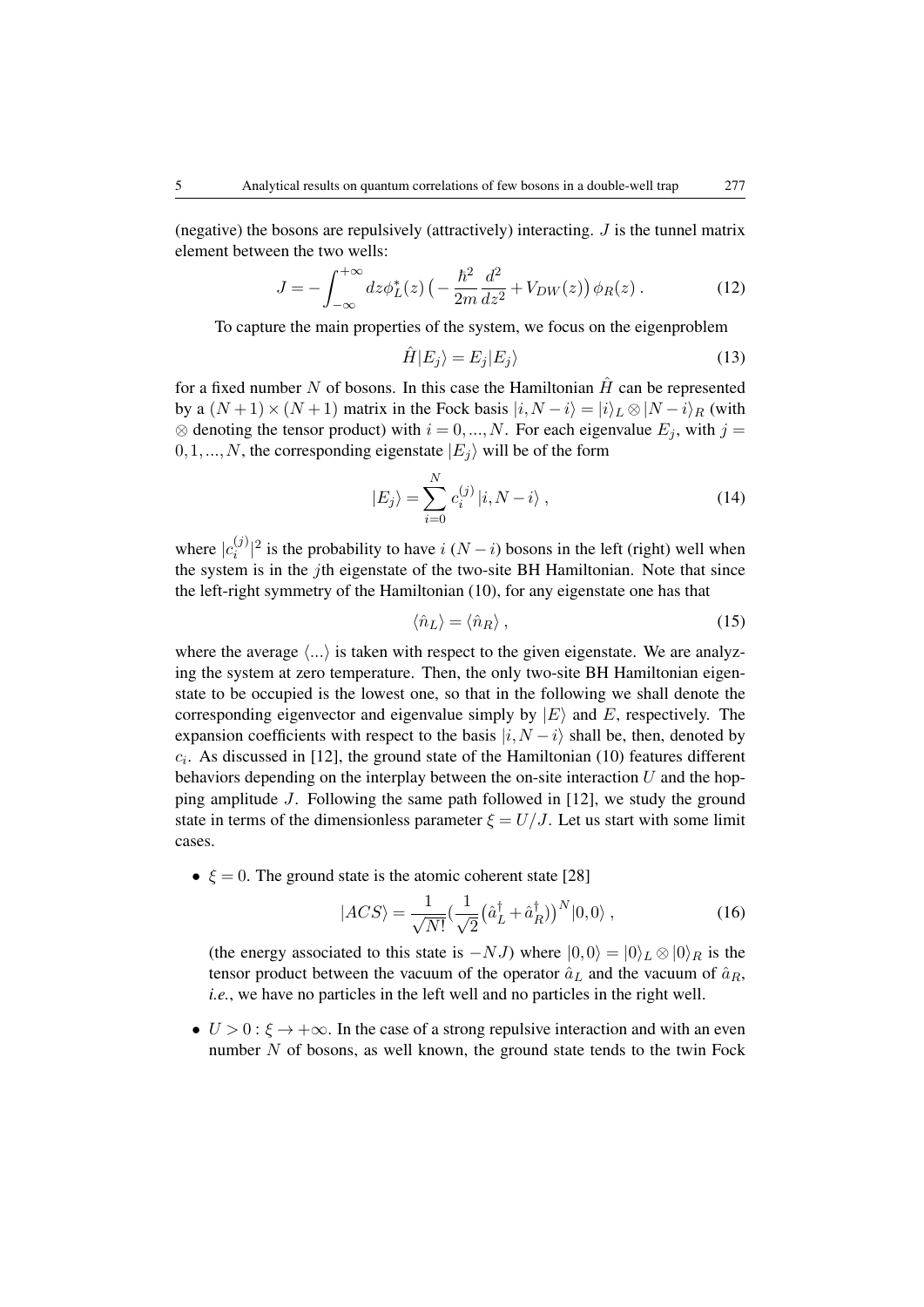<span id="page-5-1"></span>state

<span id="page-5-2"></span>
$$
|FOCK\rangle = |\frac{N}{2}, \frac{N}{2}\rangle. \tag{17}
$$

If N, instead, is odd, when  $\xi \rightarrow +\infty$  the ground state tends to

$$
|pseudoFOCK\rangle = \frac{1}{\sqrt{2}}\left(\left|\frac{N-1}{2}, \frac{N+1}{2}\right\rangle + \left|\frac{N+1}{2}, \frac{N-1}{2}\right\rangle\right). \tag{18}
$$

To understand this, let us consider the extreme case of complete absence of hopping, that is  $J = 0$ . In this case the eigenvalues of the Hamiltonian [\(10\)](#page-3-1) are given by those of the intra-well term:  $E = \frac{U}{2}$  $\frac{v}{2}(2i^2-2Ni+N^2-N)$ . We are here considering the state with i  $(N - i)$  bosons in the left (right) well. Requiring that  $\partial E/\partial i = 0$  provides  $i = N/2$ . Since N is odd and i must be an integer, the values of i which minimize  $E$  are those integer closest to  $N/2$ , *i.e.*,  $i = (N-1)/2$  and  $i = (N+1)/2$  that correspond to the two separable Fock states

$$
|\varphi\rangle_1 = |\frac{N-1}{2}, \frac{N+1}{2}\rangle
$$
  

$$
|\varphi\rangle_2 = |\frac{N+1}{2}, \frac{N-1}{2}\rangle.
$$
 (19)

These states, although having the (same) minimum energy, do not satisfy the condition [\(15\)](#page-4-0). Nevertheless, it is easy to prove that the state

$$
|\varphi\rangle_3 = \frac{1}{\sqrt{2}} (|\varphi\rangle_1 + |\varphi\rangle_2)
$$
 (20)

has the same energy of  $|\varphi\rangle_l$  (l = 1, 2) and satisfies the condition [\(15\)](#page-4-0).

•  $U < 0$ :  $\xi \rightarrow -\infty$ . In the case of a strong attractive interaction, the ground state tends to the macroscopic superposition state

<span id="page-5-0"></span>
$$
|CAT\rangle = \frac{1}{\sqrt{2}}(|N,0\rangle + |0,N\rangle). \tag{21}
$$

This state, frequently called NOON state, is the boson-version of the Schrödinger cat state [\[7–](#page-20-3)[11\]](#page-20-7).

At this point it is worth to observe that apart the issue of the possible collapse (related to attractive interactions), the realization of the cat state is not trivial due to the very tiny separation (in the presence of finite couplings) between the two lowest levels that makes the cat state very fragile, see, for example, [\[9\]](#page-20-15).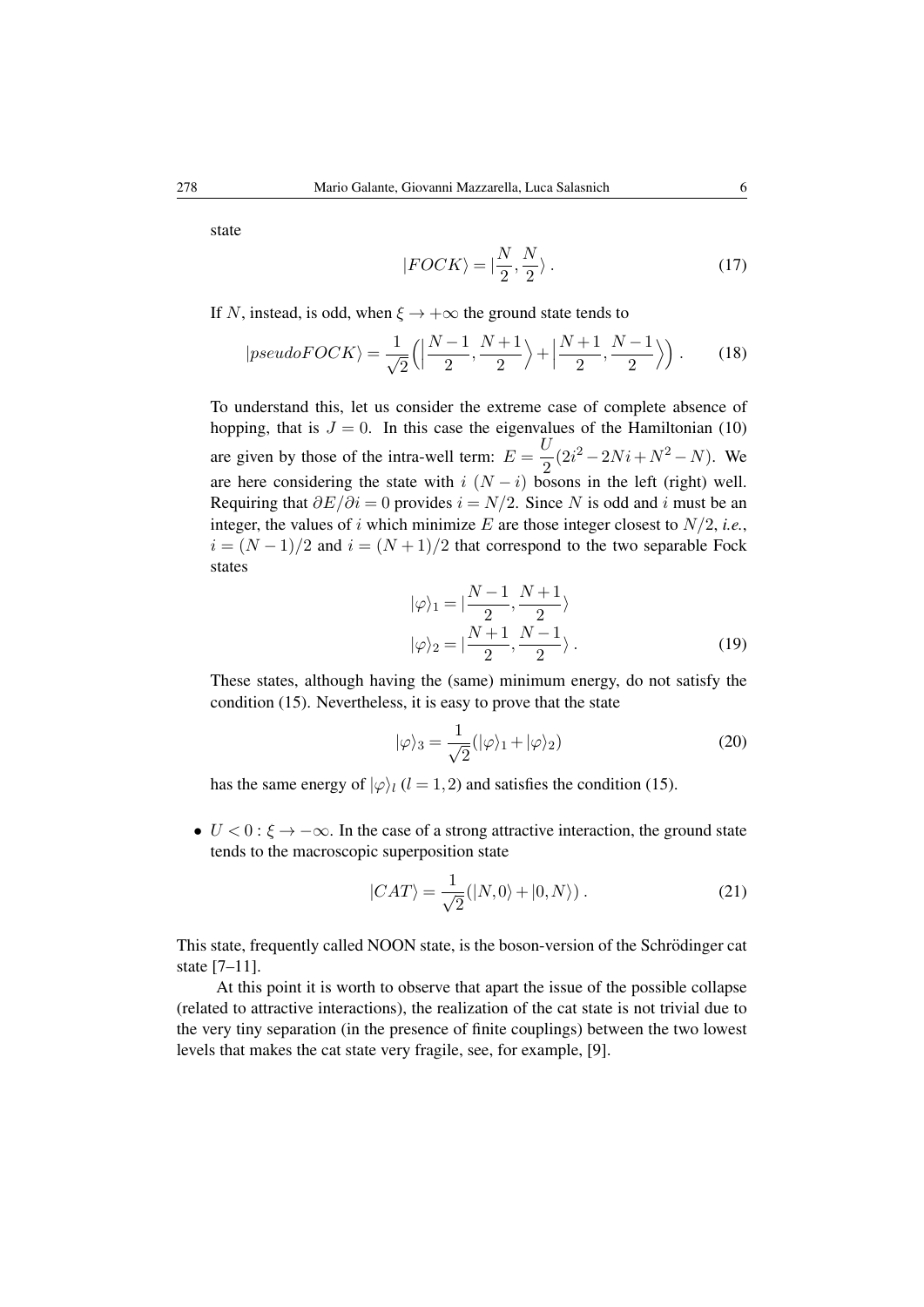### 3. ANALYSIS PARAMETERS

In this section we introduce the parameters that we use to characterize the correlations of the ground state of the two-site BH Hamiltonian [\(10\)](#page-3-1). These parameters are the Fisher information, the coherence visibility, and the entanglement entropy.

In the meanwhile, it is useful to remind the well-known properties:

<span id="page-6-0"></span>
$$
\langle j, N - j | i, N - i \rangle = \delta_{i,j} , \qquad (22)
$$

and

<span id="page-6-1"></span>
$$
\hat{a}_{L}^{\dagger}|i, N - i\rangle = \sqrt{i+1}|i+1, N - i\rangle \n\hat{a}_{L}|i, N - i\rangle = \sqrt{i}|i-1, N - i\rangle \n\hat{a}_{R}^{\dagger}|i, N - i\rangle = \sqrt{N-i+1}|i, N - i + 1\rangle \n\hat{a}_{R}|i, N - i\rangle = \sqrt{N-i}|i, N - i - 1\rangle \n\hat{n}_{L}|i, N - i\rangle = i|i, N - i\rangle.
$$
\n(23)

• *Fisher Information.*

The quantum Fisher information  $F_{QFI}$  is the quantity [\[24,](#page-20-13) [25\]](#page-21-0)

$$
F_{QFI} = (\Delta \hat{n}_{L,R})^2 = \langle (\hat{n}_L - \hat{n}_R)^2 \rangle - (\langle \hat{n}_L - \hat{n}_R \rangle)^2 , \qquad (24)
$$

where the expectation values are taken with respect to the ground state  $|E\rangle$ . By using the orthonormality condition [\(22\)](#page-6-0) and rules [\(23\)](#page-6-1) in equation [\(24\)](#page-6-2), we can express  $F_{QFI}$  in terms of the expansion coefficients  $c_i$  as follows:

<span id="page-6-2"></span>
$$
F_{QFI} = \sum_{i=0}^{N} (2i - N)^2 |c_i|^2.
$$
 (25)

It is convenient to normalize  $F_{QFI}$  at its maximum value  $N^2$  by defining the Fisher information  $F$  as

<span id="page-6-3"></span>
$$
F = \frac{F_{QFI}}{N^2} \,,\tag{26}
$$

<span id="page-6-4"></span>so that we have a quantity varying in the range  $[0,1]$ . In terms of the coefficients  $c_i$ ,  $F$  is

$$
F = \frac{1}{N^2} \sum_{i=0}^{N} (2i - N)^2 |c_i|^2.
$$
 (27)

This  $F$  will be equal to 1 for the NOON state [\(21\)](#page-5-0).

# • *Coherence visibility.*

In ultracold atom physics, it is customary to investigate the coherence properties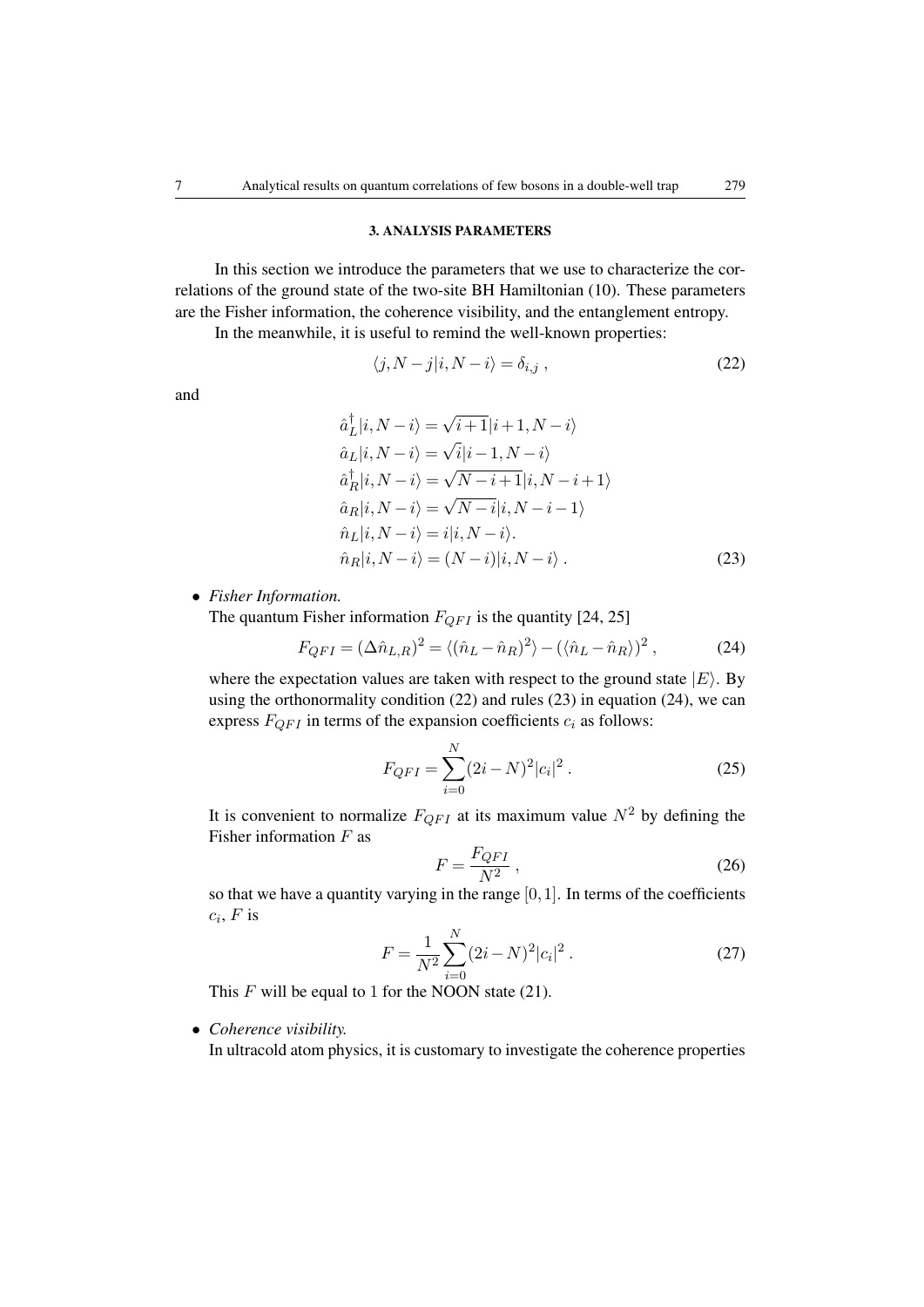in terms of the momentum distribution  $n(p)$  which is the Fourier transform of the one-body density matrix  $\rho_1(x, x')$  [\[3,](#page-20-6) [4,](#page-20-14) [6\]](#page-20-2):

$$
n(p) = \int dx dx' \exp(-ip(x - x')) \rho_1(x, x'), \qquad (28)
$$

where

$$
\rho_1(x, x') = \langle \hat{\Psi}(x)^\dagger \hat{\Psi}(x') \rangle \tag{29}
$$

with the operators  $\hat{\Psi}(x)$  and  $\hat{\Psi}^{\dagger}(x)$  - satisfying the standard bosonic commutation rules - annihilating and creating, respectively, a boson at the point  $x$ , and the average  $\langle \ldots \rangle$  being the ground-state average. Following Refs. [\[3,](#page-20-6) [4,](#page-20-14) [6\]](#page-20-2), it is possible to show that the momentum distribution  $n(p)$  can be written as

$$
n(p) = n_0(p) \left( 1 + \alpha \cos \left( pd \right) \right). \tag{30}
$$

Here  $n_0(p)$  is the momentum distribution in the fully incoherent regime  $(n_0(p))$ depends on the shape of the double-well potential  $V_{DW}(z)$ , and d is the distance between the two minima of  $V_{DW}(z)$ .  $\alpha$  is a real quantity which measures the visibility of the interference fringes. This visibility is given by

<span id="page-7-0"></span>
$$
\alpha = \frac{2|\langle \hat{a}_L^{\dagger} \hat{a}_R \rangle|}{N},\tag{31}
$$

where the expectation value is taken with respect to the ground state. The quantity  $\alpha$  characterizes the degree of coherence, between the two wells, related to the left-right (and back) tunneling.

We can express the coherence visibility [\(31\)](#page-7-0) in terms of the coefficients  $c_i$  by using in equation [\(31\)](#page-7-0) the rules [\(23\)](#page-6-1) and the orthonormalization condition [\(22\)](#page-6-0), so that one has

<span id="page-7-2"></span>
$$
\alpha = \frac{2}{N} \left| \sum_{i=0}^{N} c_i c_{i+1}^* \sqrt{(i+1)(N-i)} \right|, \tag{32}
$$

where  $c_{i+i}^*$  is the complex conjugate of  $c_{i+1}$ .  $\alpha$  is maximum, that is 1, for the atomic coherent state [\(16\)](#page-4-1).

• *Entanglement entropy.*

<span id="page-7-1"></span>Finally, it is interesting to analyze the genuine quantum correlations pertaining to the ground state  $|E\rangle$ . In particular, we study the quantum entanglement of  $|E\rangle$ from the perspective of the bi-partition. In this framework, the two partitions are given by the left well and right one. When the system is in  $|E\rangle$ , the density matrix  $\hat{\rho}$  is

$$
\hat{\rho} = |E\rangle\langle E| \,. \tag{33}
$$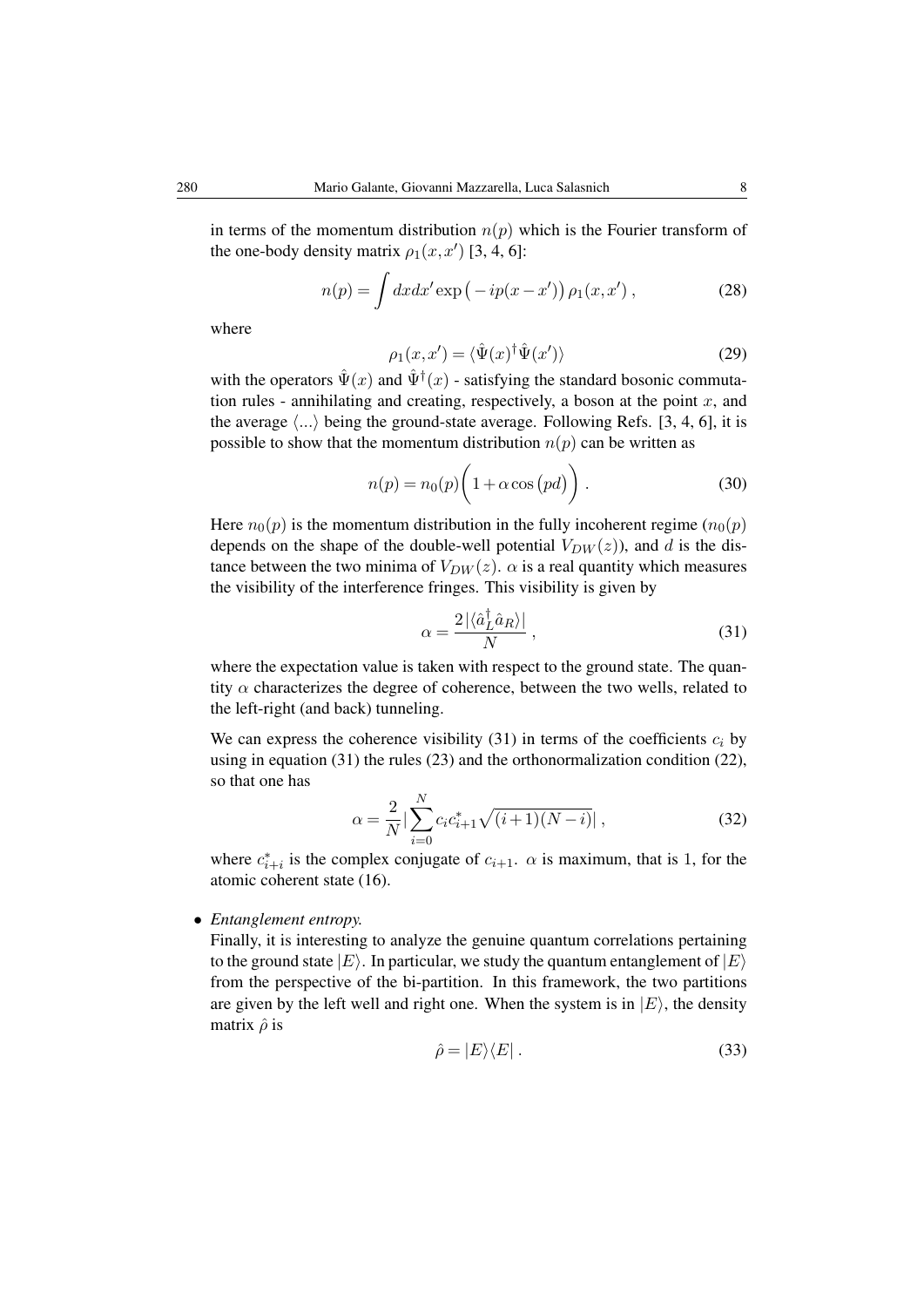An excellent measure of the entanglement between the two wells is provided by the entanglement entropy  $S$  [\[26\]](#page-21-1). This quantity is the von Neumann entropy of the reduced density matrix  $\hat{\rho}_{L(R)}$  defined by

$$
\hat{\rho}_{L(R)} = Tr_{R(L)}\hat{\rho} \,, \tag{34}
$$

that is the matrix obtained by partial tracing the total density matrix [\(33\)](#page-7-1) over the degrees of freedom of the right (left) well (note that  $\hat{\rho}_L = \hat{\rho}_R$ ). By using the definition of trace of a matrix and the orthonormalization condition [\(22\)](#page-6-0), it is possible to show that the entanglement entropy

$$
S = -Tr\hat{\rho}_{L(R)}\log_2\hat{\rho}_{L(R)}\tag{35}
$$

<span id="page-8-0"></span>is given by

$$
S = -\sum_{i=0}^{N} |c_i|^2 \log_2 |c_i|^2.
$$
 (36)

For a given number of bosons N, the theoretical maximum value of S is  $\log_2(N+$ 1) that would correspond to the situation in which the quantities  $|c_i|^2$  are all equal:  $|c_i|^2 = 1/(N+1)$  whatever *i*.

Table 1. The Fisher information F, the coherence visibility  $\alpha$ , and the entanglement entropy  $S$ , for the atomic coherent state [\(16\)](#page-4-1), the twin Fock state [\(17\)](#page-5-1), and the NOON state [\(21\)](#page-5-0) with  $N = 2$  bosons.

| $State(N=2)$   |     | $\alpha$ |     |
|----------------|-----|----------|-----|
| $ ACS \rangle$ | 1/2 |          | 3/2 |
| $ FOCK\rangle$ |     |          |     |
| CAT            |     |          |     |

Table 2. The Fisher information F, the coherence visibility  $\alpha$ , and the entanglement entropy  $S$ , for the atomic coherent state [\(16\)](#page-4-1), the state [\(18\)](#page-5-2), and the NOON state [\(21\)](#page-5-0) with  $N = 3$  bosons.

| $State(N=3)$         |     | $\alpha$ |         |
|----------------------|-----|----------|---------|
| $ ACS\rangle$        | 1/3 |          | 1.81128 |
| $ pseudoFOCK\rangle$ | 79  | 2/3      |         |
| CAT                  |     |          |         |

Table 3. The Fisher information F, the coherence visibility  $\alpha$ , and the entanglement entropy  $S$ , for the atomic coherent state [\(16\)](#page-4-1), the twin Fock state [\(17\)](#page-5-1), and the NOON state [\(21\)](#page-5-0) with  $N = 4$  bosons.

| $State(N=4)$          | $\alpha$ |         |
|-----------------------|----------|---------|
| ACS                   |          | 2.03064 |
| $ FOCK\rangle$        |          |         |
| $\langle CAT \rangle$ |          |         |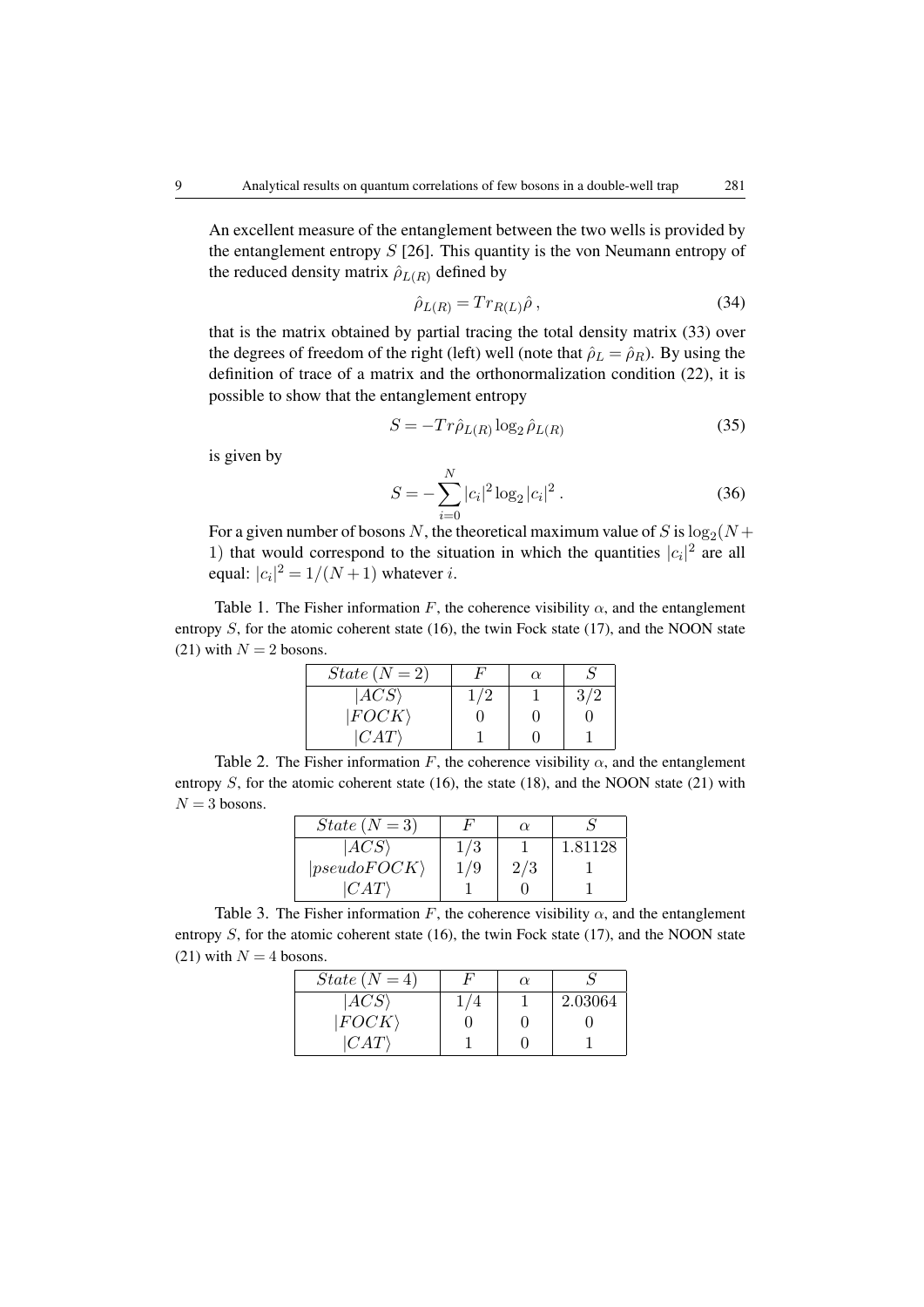## 4. ANALYSIS

In this section, we determine the ground state of the two-site Bose-Hubbard Hamiltonian when  $N = 1$ ,  $N = 2$ ,  $N = 3$ , and  $N = 4$ . We calculate the Fisher information [\(26\)](#page-6-3), the coherence visibility [\(31\)](#page-7-0), and the entanglement entropy [\(36\)](#page-8-0) for a system with  $N = 1$ ,  $N = 2$ ,  $N = 3$ , and  $N = 4$  bosons. We analyze the structure of the ground state and F,  $\alpha$ , S in terms of the scaled on-site interaction  $\xi = U/J$ .

As first, we represent the Hamiltonian  $\hat{H}$  with respect to the Fock basis  $|i, N -$ i). We start from the right-hand side of equation [\(10\)](#page-3-1) and use the rules [\(23\)](#page-6-1) and the orthonormalization condition [\(22\)](#page-6-0). Note that, here, we measure the energies in units of J. We shall denote by the symbols  $\hat{H}$  and  $\tilde{E}$  the dimensionless energetic quantities, *i.e.*,  $\hat{H} = \hat{H}/J$  and  $\tilde{E} = E/J$ .

When  $N = 1$ , the Hamiltonian [\(10\)](#page-3-1) consists of the only hopping term. In this case, the two-site Bose-Hubbard Hamiltonian, given by equation [\(10\)](#page-3-1), in the Fock basis  $|i, N - i\rangle$  is

$$
\hat{\tilde{H}} = \left( \begin{array}{cc} 0 & -1 \\ -1 & 0 \end{array} \right).
$$

The eigenvector  $|E\rangle$  associated to the ground state is

$$
|E\rangle = \frac{1}{\sqrt{2}} (|0,1\rangle + |1,0\rangle), \qquad (37)
$$

and the related eigenvalue is

$$
\tilde{E} = -1.
$$
\n(38)

Then, it is easy to see that the state  $|E\rangle$  is the atomic coherent state [\(16\)](#page-4-1) with  $N =$ 1 that coincides with the state NOON, equation [\(21\)](#page-5-0), and with the state [\(18\)](#page-5-2) with  $N = 1$ . In this case, by using equations [\(27\)](#page-6-4), [\(32\)](#page-7-2), and [\(36\)](#page-8-0), we immediately see that  $F = \alpha = S = 1.$ 

At this point, let us focus on a number of bosons larger than one. We therefore consider the cases  $N = 2$ ,  $N = 3$ , and  $N = 4$ . The matrices corresponding to the two-site Bose-Hubbard Hamiltonian [\(10\)](#page-3-1) with  $N = 2$ ,  $N = 3$ , and  $N = 4$  are, respectively

$$
\hat{H} = \begin{pmatrix}\n\xi & -\sqrt{2} & 0 \\
-\sqrt{2} & 0 & -\sqrt{2} \\
0 & -\sqrt{2} & \xi\n\end{pmatrix},
$$
\n
$$
\hat{H} = \begin{pmatrix}\n3\xi & -\sqrt{3} & 0 & 0 \\
-\sqrt{3} & \xi & -2 & 0 \\
0 & -2 & \xi & -\sqrt{3} \\
0 & 0 & -\sqrt{3} & 3\xi\n\end{pmatrix},
$$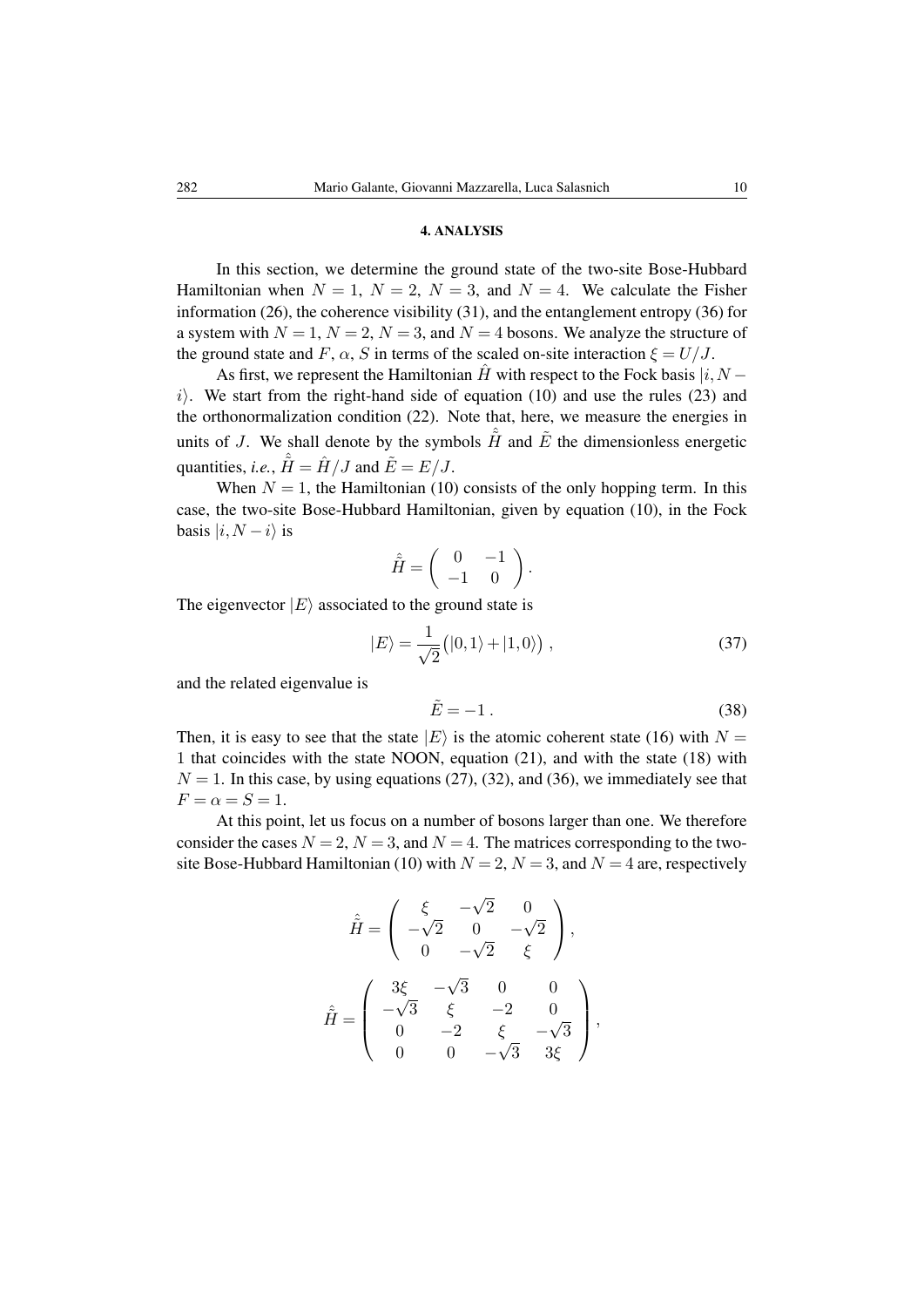$$
\hat{\tilde{H}} = \left( \begin{array}{cccc} 6\xi & -2 & 0 & 0 & 0 \\ -2 & 3\xi & -\sqrt{6} & 0 & 0 \\ 0 & -\sqrt{6} & 2\xi & -\sqrt{6} & 0 \\ 0 & 0 & -\sqrt{6} & 3\xi & -2 \\ 0 & 0 & 0 & -2 & 6\xi \end{array} \right),
$$

where  $\xi = U/J$ .

The ground-state energy  $\tilde{E}$  pertaining to the case  $N = 2$  and the corresponding eigenvector  $|E\rangle$  are, respectively

<span id="page-10-1"></span>
$$
\tilde{E} = \frac{1}{2} (\xi - \sqrt{16 + \xi^2}) ,\qquad (39)
$$

$$
|E\rangle = A_2 \left( |0,2\rangle + \frac{\xi + \sqrt{16 + \xi^2}}{2\sqrt{2}} |1,1\rangle + |2,0\rangle \right),\tag{40}
$$

<span id="page-10-2"></span>so that

<span id="page-10-4"></span>
$$
c_0 = c_2 = A_2
$$
  
\n
$$
c_1 = \frac{A_2(\xi + \sqrt{16 + \xi^2})}{2\sqrt{2}}.
$$
\n(41)

For  $N = 3$ , we get

<span id="page-10-6"></span>
$$
\tilde{E} = -1 + 2\xi - \sqrt{4 + 2\xi + \xi^2} \,,\tag{42}
$$

<span id="page-10-3"></span>
$$
|E\rangle = A_3 \left( |0,3\rangle + \frac{1 + \xi + \sqrt{4 + 2\xi + \xi^2}}{\sqrt{3}} |1,2\rangle + \frac{1 + \xi + \sqrt{4 + 2\xi + \xi^2}}{\sqrt{3}} |2,1\rangle + |3,0\rangle \right),
$$
(43)

so that

<span id="page-10-5"></span>
$$
c_0 = c_3 = A_3
$$
  
\n
$$
c_1 = c_2 = \frac{A_3(1 + \xi + \sqrt{4 + 2\xi + \xi^2})}{\sqrt{3}}.
$$
\n(44)

When  $N = 4$ , for the energy of the ground state we obtain the following result:

<span id="page-10-0"></span>
$$
\tilde{E} = \frac{1}{3} \left( 11 \xi - 2\sqrt{k_4} \cos \frac{\theta}{3} \right)
$$
  
\n
$$
\theta = \theta_1 = \arctan \frac{b_4}{a_4}
$$
  
\n
$$
\theta = \theta_2 = \arctan \frac{b_4}{a_4} + \pi ,
$$
\n(45)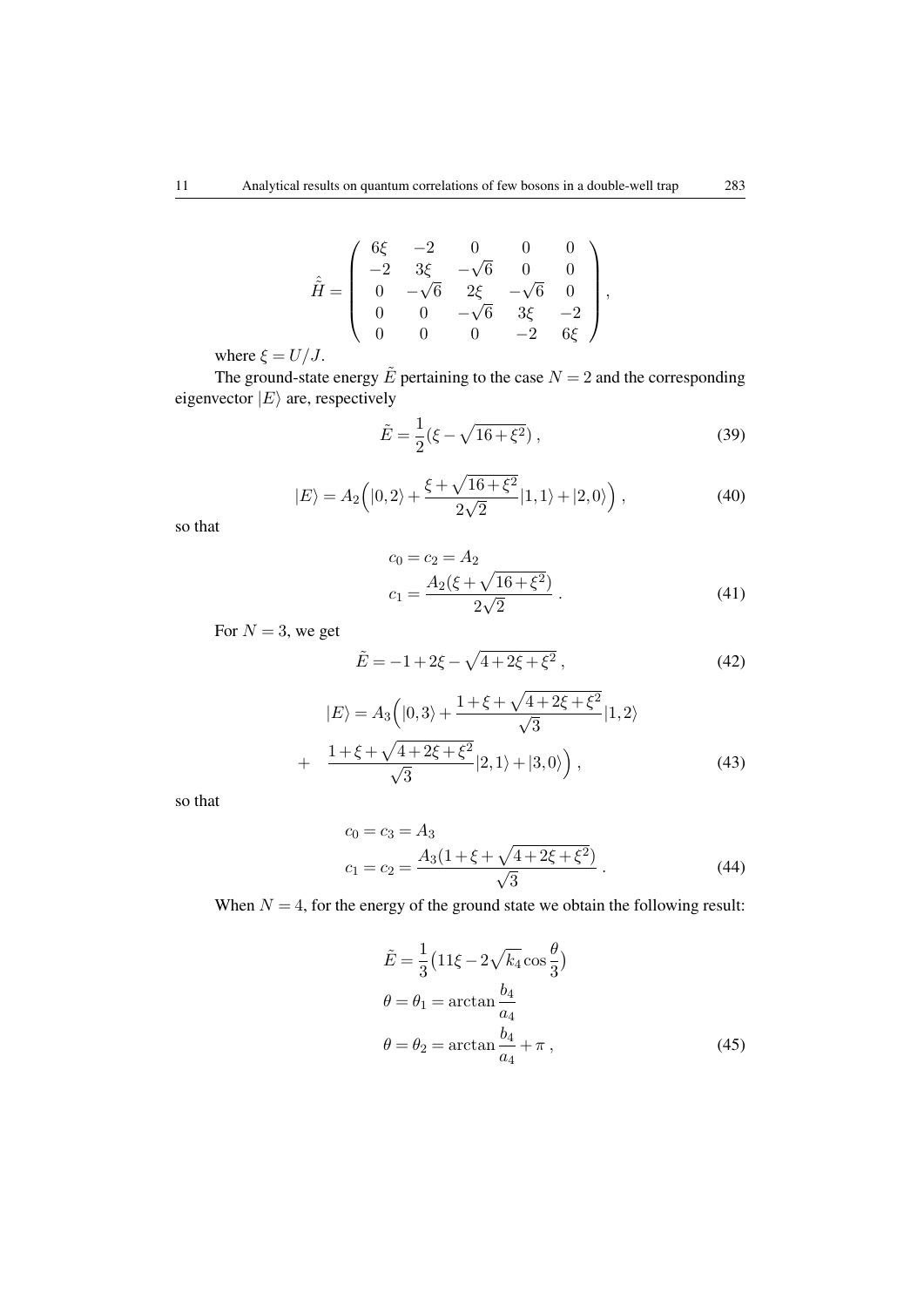where  $k_4 = 13\xi^2 + 48$ .  $\theta = \theta_1$  (the second row of equation [\(45\)](#page-10-0)) when  $\xi \le -\overline{\xi}$  and  $0 < \xi \le \bar{\xi}$ , and  $\theta = \theta_2$  (the third row of equation [\(45\)](#page-10-0)) when  $-\bar{\xi} < \xi < 0$  and  $\xi > \bar{\xi}$  with  $\bar{\xi}$  = 12 $\sqrt{2/35}$ . Moreover  $a_4$  = 288ξ − 35ξ<sup>3</sup>,  $b_4$  = 6 $\sqrt{3}\sqrt{9\xi^6}$  + 412ξ<sup>4</sup> + 64ξ<sup>2</sup> + 1024. Note that when  $\xi \to 0^+(-)$ , the energy in equation [\(45\)](#page-10-0) gives back  $-4$  (in units of J) for  $\theta = \theta_1 (\theta_2)$ , *i.e.*, the energy of the atomic coherent state [\(16\)](#page-4-1). The eigenvector pertaining to the energy in equation [\(45\)](#page-10-0) is

<span id="page-11-0"></span>
$$
|E\rangle = A_4 \left( |0, 4\rangle + (3\xi - \frac{\tilde{E}}{2}) |1, 3\rangle \right.+ \left. \left( \frac{18\xi^2 - 9\tilde{E}\xi + \tilde{E}^2 - 4}{2\sqrt{6}} \right) |2, 2\rangle + \left. (3\xi - \frac{\tilde{E}}{2}) |3, 1\rangle + |0, 4\rangle \right), \tag{46}
$$

so that

<span id="page-11-1"></span>
$$
c_0 = c_4 = A_4
$$
  
\n
$$
c_1 = c_3 = A_4(3\xi - \frac{\tilde{E}}{2})
$$
  
\n
$$
c_2 = \frac{A_4(18\xi^2 - 9\tilde{E}\xi + \tilde{E}^2 - 4)}{2\sqrt{6}}.
$$
\n(47)

<span id="page-11-3"></span><span id="page-11-2"></span>The factors  $A_2$ ,  $A_3$ , and  $A_4$  are normalization factors given by the following formulas:

$$
A_2 = \frac{2}{\sqrt{16 + \xi^2 + \xi\sqrt{\xi^2 + 16}}},\tag{48}
$$

<span id="page-11-4"></span>
$$
A_3 = \frac{1}{\sqrt{2 + \frac{2}{3} \left(1 + \xi + \sqrt{4 + \xi(2 + \xi)}\right)^2}},
$$
\n
$$
A_4 = 2\sqrt{\frac{6}{d_4}}
$$
\n
$$
d_4 = 48 + 12(\tilde{E} - 6\xi)^2 +
$$
\n
$$
(18\xi^2 - 9\tilde{E}\xi + \tilde{E}^2 - 4)^2
$$
\n(50)

with  $\tilde{E}$  given by equation [\(45\)](#page-10-0). Note that equations [\(39\)](#page-10-1) and [\(40\)](#page-10-2) are the same that we found in [\[12\]](#page-20-4). We observe that in the limit  $\xi \to -\infty$ , the states [\(40\)](#page-10-2), [\(43\)](#page-10-3) and [\(46\)](#page-11-0) becomes, as expected,

$$
|E\rangle = \frac{1}{\sqrt{2}}(|0,2\rangle + |2,0\rangle),\qquad(51)
$$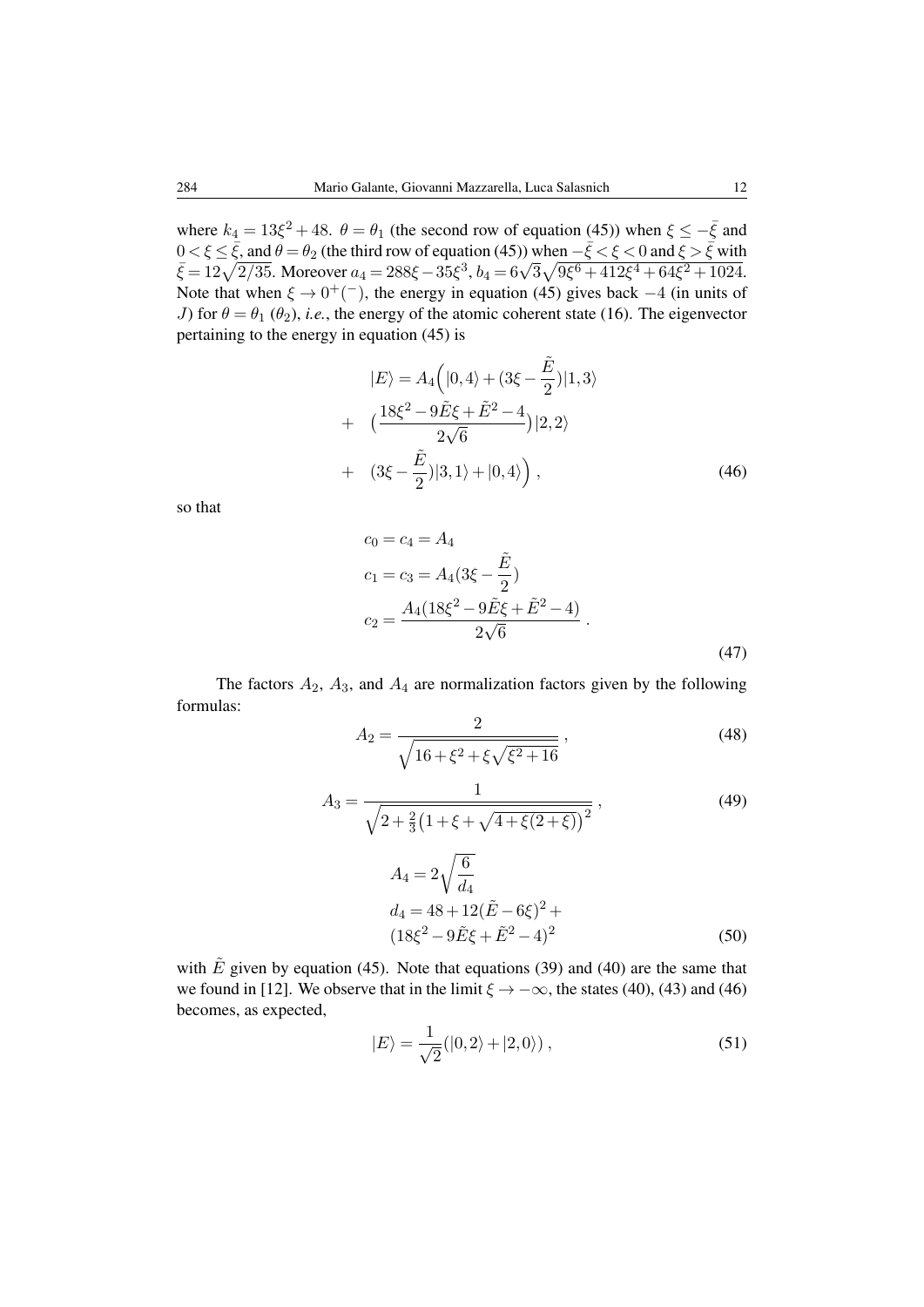*i.e.*, the boson-version of the Schrödinger cat state [\(21\)](#page-5-0) with  $N = 2$ ,

$$
|E\rangle = \frac{1}{\sqrt{2}}(|0,3\rangle + |3,0\rangle),\qquad(52)
$$

which is the Schrödinger cat state [\(21\)](#page-5-0) with  $N = 3$ , and similarly

$$
|E\rangle = \frac{1}{\sqrt{2}}(|0,4\rangle + |4,0\rangle),\qquad(53)
$$

When  $\xi \to 0$ , from the state [\(40\)](#page-10-2) ( $N = 2$ ) we retrieve

$$
|E\rangle = \frac{1}{2}(|0,2\rangle + \sqrt{2}|1,1\rangle + |2,0\rangle)
$$
 (54)

and from the state [\(43\)](#page-10-3) ( $N = 3$ ) one gets

$$
|E\rangle = \frac{1}{2} \left(\frac{1}{\sqrt{2}}|0,3\rangle + \sqrt{\frac{3}{2}}|1,2\rangle
$$
  
+ 
$$
\sqrt{\frac{3}{2}}|2,1\rangle + \frac{1}{\sqrt{2}}|3,0\rangle
$$
 (55)

When  $N = 4$  and  $\xi \rightarrow 0$ , the state [\(46\)](#page-11-0) gives

$$
|E\rangle = \frac{1}{4} (|0,4\rangle + 2|1,3\rangle + \sqrt{6}|2,2\rangle
$$
  
+ 2|3,1\rangle + |4,0\rangle). (56)

These last three states represent the forms assumed by the atomic coherent state  $|ACS \rangle$  [\(16\)](#page-4-1) when  $N = 2$ ,  $N = 3$ , and  $N = 4$ , respectively.

In the limit  $\xi \to +\infty$ , the state [\(40\)](#page-10-2) ( $N = 2$ ) becomes  $|1,1\rangle$  which is the twin Fock state [\(17\)](#page-5-1) with  $N = 2$ . Instead for  $N = 3$ , in the deep repulsive regime,  $\xi \rightarrow$  $+\infty$ , the state [\(43\)](#page-10-3) becomes

$$
|pseudoFOCK\rangle = \frac{1}{\sqrt{2}}(|1,2\rangle + |2,1\rangle) ,\qquad (57)
$$

that is the state [\(18\)](#page-5-2) with  $N = 3$ . Finally, when  $N = 4$  and  $\xi \rightarrow +\infty$ , we retrieve the twin Fock state  $|2,2\rangle$ .

To understand the role of the intra-well interaction-hopping interplay in determining the structure of the ground state of the two-site BH Hamiltonian, we have studied the changes experienced by the probabilities  $|c_i|^2$  by varying the scaled onsite interaction  $\xi = U/J$  in the presence of  $N = 2$ ,  $N = 3$ , and  $N = 4$  bosons, see Fig. 1. From this figure, we can see that a crossover occurs when  $\xi$  ranges from  $\xi = -30$  (the two top panels of Fig. 1: the largest probabilities  $|c_i|^2$  are located in correspondence to  $|0,N\rangle$  and  $|N,0\rangle$ , this being representative of cat-like states [\(21\)](#page-5-0) with  $N = 2, 4$  and  $N = 3$  bosons) to  $\xi = 30$  (the two bottom panels of Fig. 1:  $|c_i|^2$  reaches its largest value in correspondence to  $|1,1\rangle$  when  $N = 2$  and  $|2,2\rangle$  when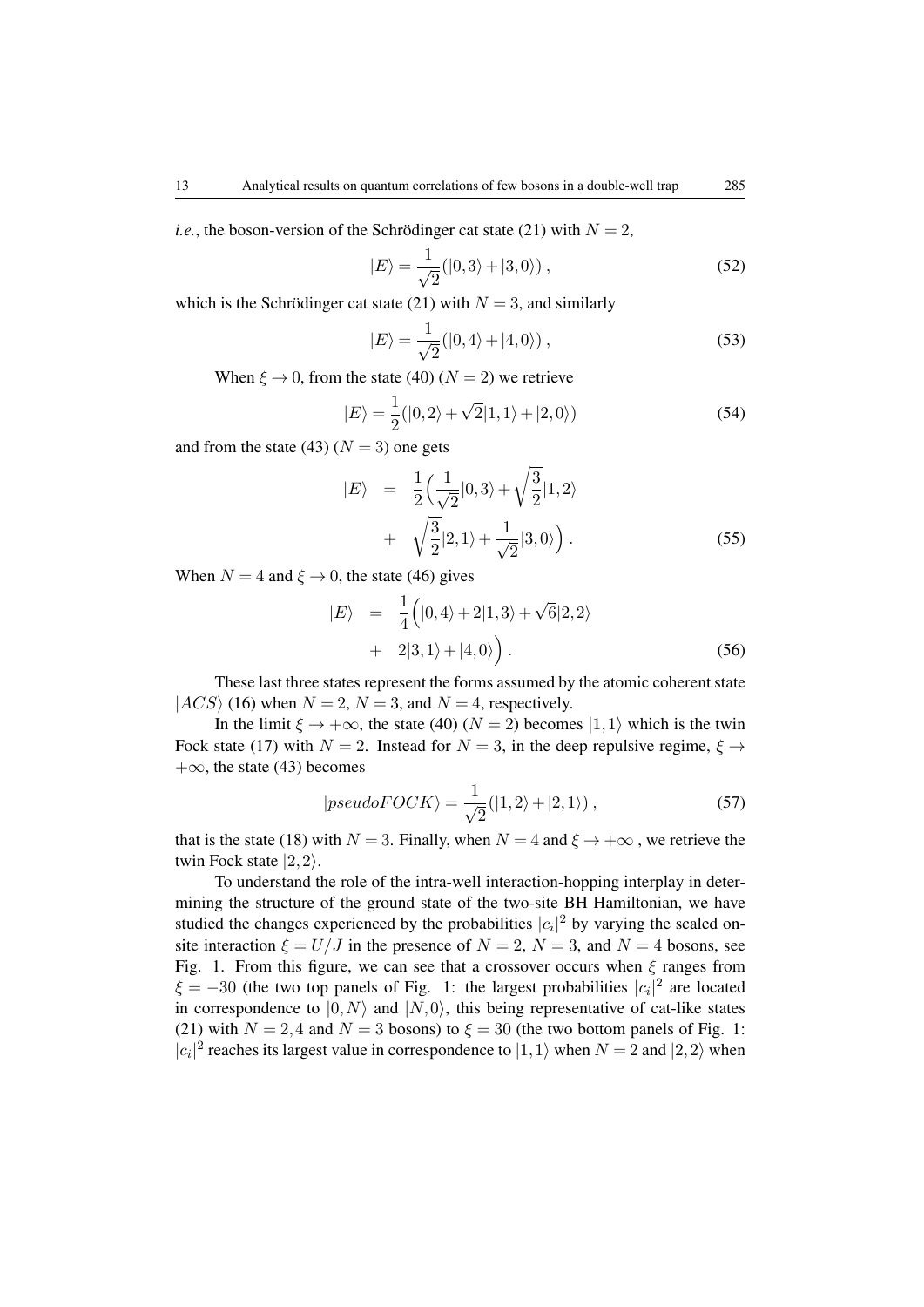$N = 4$  - separable twin Fock state [\(17\)](#page-5-1) - and in correspondence to the states  $|1, 2\rangle$  and  $|2,1\rangle$  when  $N = 3$ , state [\(18\)](#page-5-2)) passing for  $\xi = 0$  (the three panels at the fifth row from the top) describing an almost Gaussian distribution of the probabilities  $|c_i|^2$ , that is the atomic coherent state [\(16\)](#page-4-1). Note that at fifth row of Fig. 1, the plot of  $|c_i|^2$  with  $N = 4$  has been, nominally, labeled by  $\xi = 0$ ; actually, this plot has been obtained by performing the limit  $\xi \to 0$  in the equations for  $|c_i|^2$  obtained by equation [\(47\)](#page-11-1).

In conclusions, we can say that a very strong boson-boson attraction tends to establish in the system a ground state given by a symmetric superposition of two fully populated Fock states both with  $N = 2,4$  and  $N = 3$  bosons. On the other hand, a very large interatomic repulsion induces different ground states depending if  $N = 2$  (separable twin-Fock state) or  $N = 3$  (symmetric superposition of quasi-fully populated Fock states).

On the repulsive side, the above described crossover, for even  $N$ , is reminiscent of the quantum phase transition with optical-lattice-confined bosons theoretically predicted in [\[29\]](#page-21-4) and experimentally observed by Greiner and co-workers [\[30\]](#page-21-5). This transition - induced by varying the depth of the optical potential - is a transition from the superfluid phase (the hopping dominates the Hamiltonian,  $J \gg U$ . In this case each atom is spread out over the entire lattice) to the Mott insulator one (on-site interactions dominates the Hamiltonian,  $U \gg J$ . In this case, exact numbers of atoms are localized at individual lattice sites). Note that the even-odd difference (separable twin Fock state versus symmetric superposition of non-fully populated Fock states) which tends to become less relevant for larger particle numbers, indeed, is a well known Mott insulators feature, as commented, for example, in Ref. [\[31\]](#page-21-6). As commented before, we characterize the correlations of the ground state by calculating the Fisher information, the coherence visibility, and the entanglement entropy. It is possible to achieve, in the case of 2, 3, and 4 bosons, analytical formulas for these three parameters.

Let us start by evaluating the Fisher information. To this end we employ at the right-hand side of equation [\(27\)](#page-6-4) the expressions for the coefficients  $c_i$  given by equation [\(41\)](#page-10-4) when  $N = 2$ , by equation [\(44\)](#page-10-5) when  $N = 3$ , and by equation [\(47\)](#page-11-1) when  $N = 4$  (with the normalization factors  $A_2$  ( $N = 2$ ),  $A_3$  ( $N = 3$ ), and  $A_4$  ( $N = 4$ ) given by equation [\(48\)](#page-11-2), equation [\(49\)](#page-11-3), and equation [\(50\)](#page-11-4) respectively; note that the  $c_i$ 's are real for any N, so that  $c_i^* = c_i$ ). Then, for  $N = 2$  we obtain

<span id="page-13-0"></span>
$$
F = \frac{8}{16 + \xi^2 + \xi\sqrt{16 + \xi^2}}\,,\tag{58}
$$

while for  $N = 3$  one gets

<span id="page-13-1"></span>
$$
F = \frac{27 + (1 + \xi + \sqrt{4 + \xi(2 + \xi)})^2}{9(3 + [1 + \xi + \sqrt{4 + \xi(2 + \xi)}]^2)}.
$$
(59)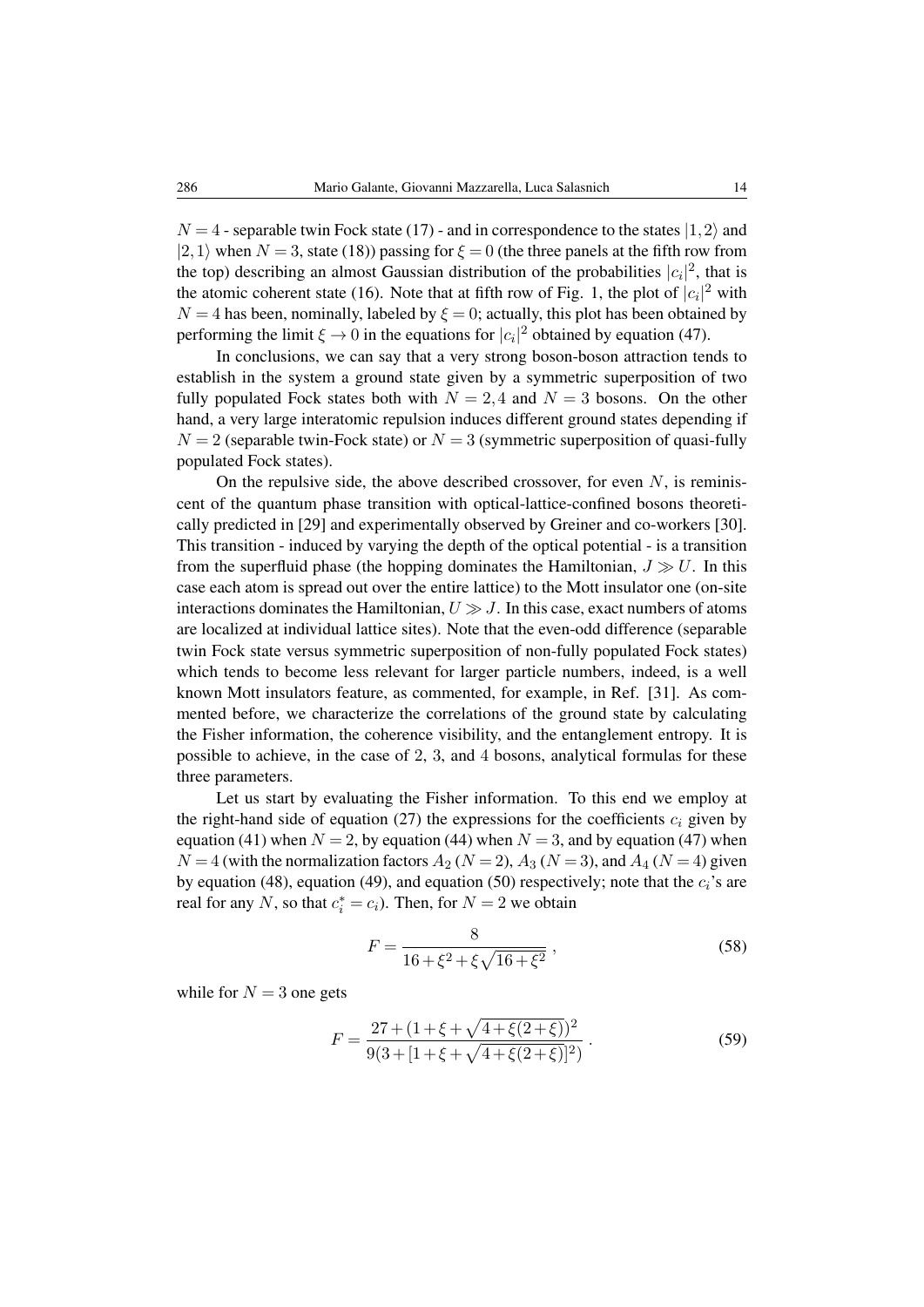

Fig. 1 – Vertical axis: probabilities  $|c_i|^2$  for different values of  $\xi = U/J$ . Horizontal axis: kets  $|i, N-i\rangle$  ( $i = 0, ..., N$ ). Left:  $N = 2$ . Middle:  $N = 3$ . Right:  $N = 4$ . At the third row (from the top): plots for  $\xi$  signing the maximum of the entanglement entropies [\(64\)](#page-16-0) ( $N = 2$ ), [\(66\)](#page-17-0) ( $N = 3$ ), [\(68\)](#page-17-1)  $(N = 4)$ . All the quantities are dimensionless.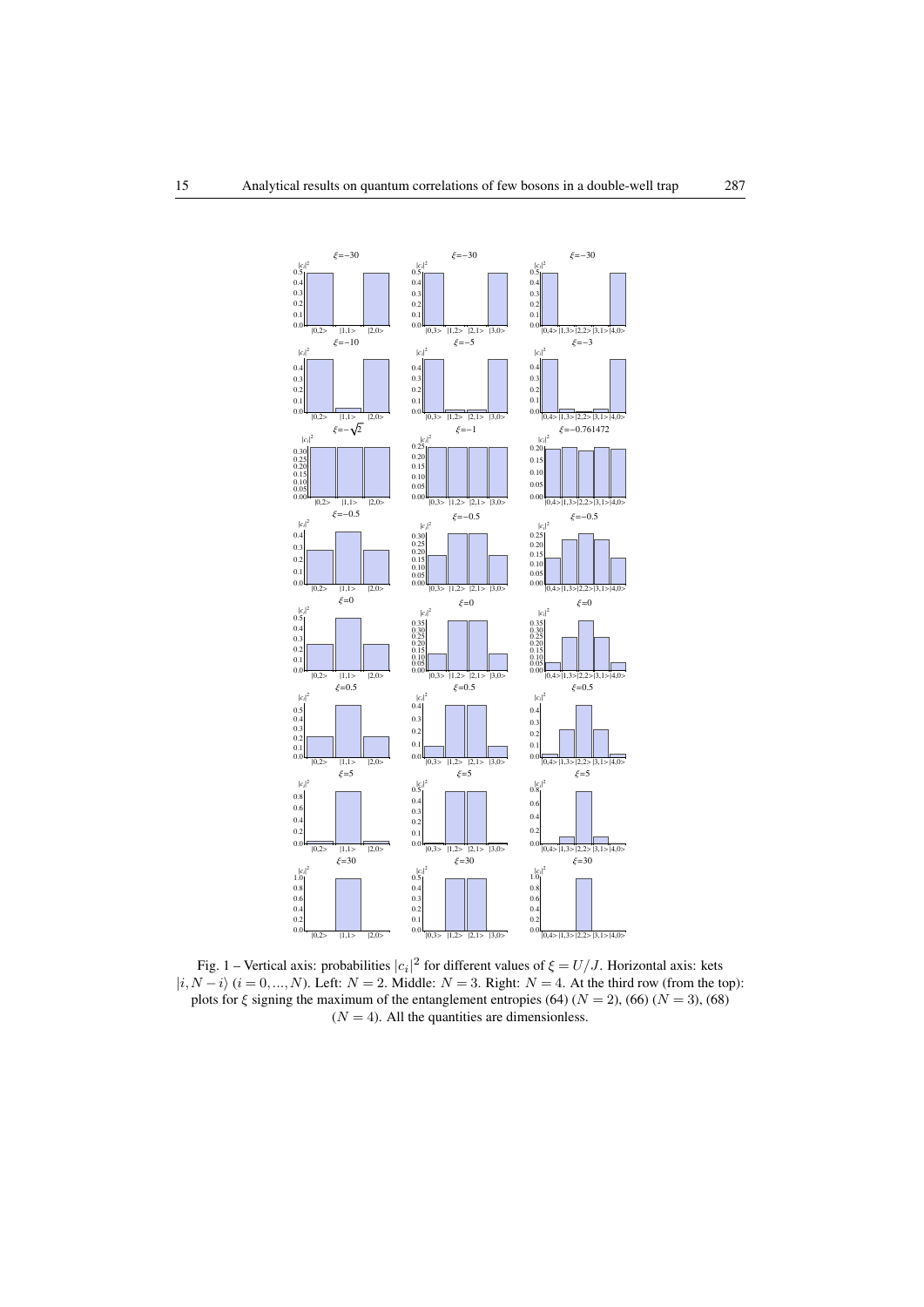For  $N = 4$ , the Fisher information is given by

<span id="page-15-0"></span>
$$
F = \frac{3\left(16 + (\tilde{E} - 6\xi)^2\right)}{e_4}
$$
  
\n
$$
e_4 = 64 - (\tilde{E} - 6\xi)(54\xi^3 - 45\tilde{E}\xi^2 + (\tilde{E}^2 + 4)(12\xi - \tilde{E}))
$$
\n(60)

with  $\tilde{E}$  being given by equation [\(45\)](#page-10-0).

We have studied the Fisher informations  $F$  given by equations [\(58\)](#page-13-0), [\(59\)](#page-13-1) and [\(60\)](#page-15-0) as functions of the dimensionless parameter  $\xi = U/J$ , see the top panel of Fig. 2. As it can be seen from this figure, when the boson-boson interaction is strongly attractive ( $\xi \ll -1$ , this being correspondent to states close to the cat state [\(21\)](#page-5-0)) F tends to 1. In the deep repulsive regime, it can be observed that when  $\xi \gg 1$  and  $N = 2,4$  (solid line, dot-dashed), when the ground state tends to a separable Fock state [\(17\)](#page-5-1), F tends to zero. With  $N = 3$  (dashed line), when the ground state tends to a superposition of two separable Fock states given by equation [\(18\)](#page-5-2), the Fisher information tends to a finite value (see also the Tabs. 1-3).



Fig. 2 – (Color online). Fisher information F (top panel), coherence visibility  $\alpha$  (middle panel), entanglement entropy S (bottom panel) vs scaled on-site interaction  $\xi = U/J$ . Solid line:  $N = 2$ . Dashed line:  $N = 3$ . Dot-dashed line:  $N = 4$ . F,  $\alpha$ , S, and  $\xi$  are dimensionless.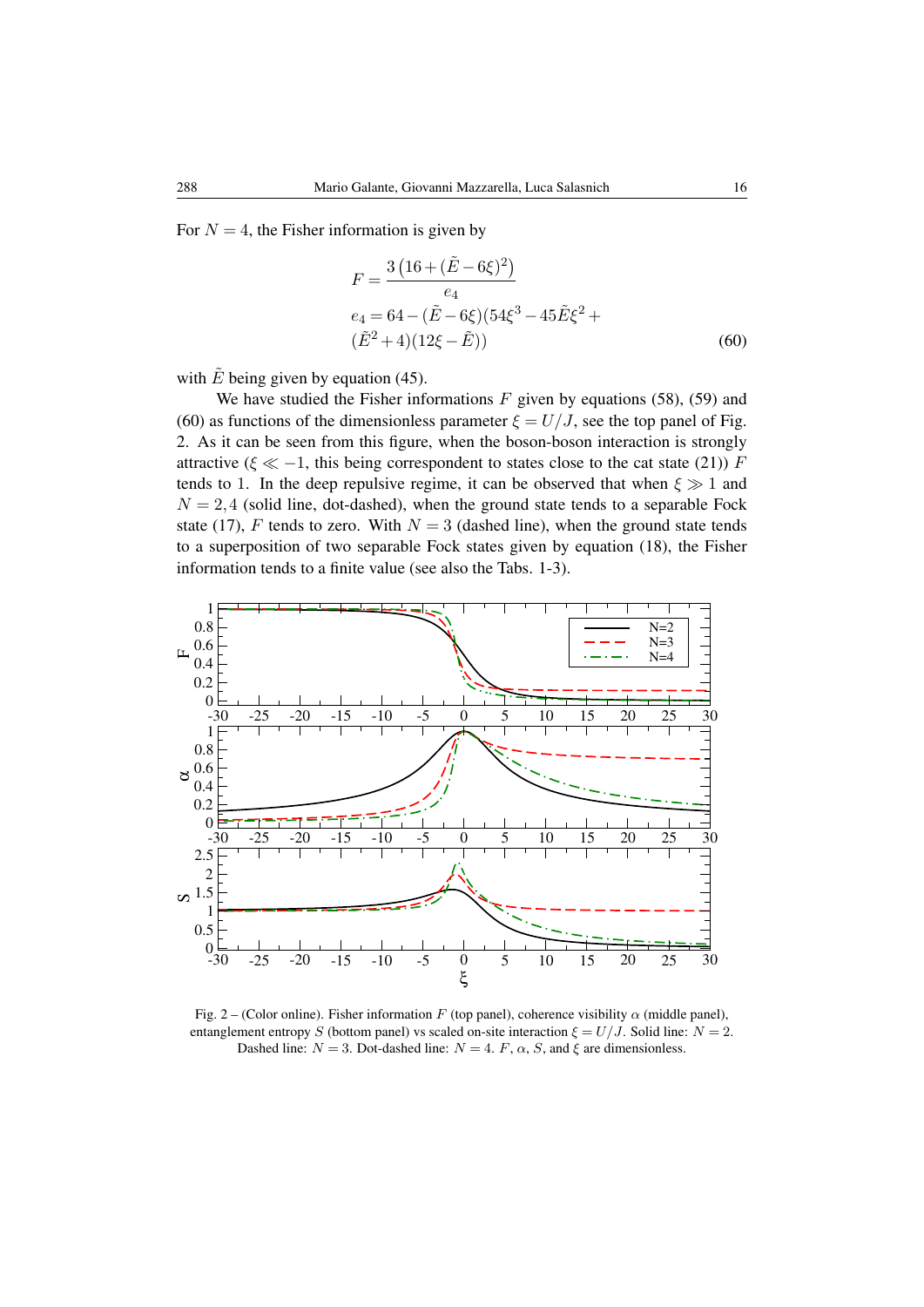To obtain the coherence visibility  $\alpha$ , we use at the right-hand side of equation [\(32\)](#page-7-2) the form of the  $c_i$ 's provided by equation [\(41\)](#page-10-4) when  $N = 2$ , by equation [\(44\)](#page-10-5) when  $N = 3$ , and by equation [\(47\)](#page-11-1) when  $N = 4$  (with the normalization factors  $A_2$  $(N = 2)$ ,  $A_3$   $(N = 3)$ ,  $A_4$   $(N = 4)$  given by equation [\(48\)](#page-11-2), equation [\(49\)](#page-11-3), equation [\(50\)](#page-11-4), respectively). For  $N = 2$ , we get

<span id="page-16-1"></span>
$$
\alpha = \frac{4\left(\xi + \sqrt{16 + \xi^2}\right)}{16 + \xi^2 + \xi\sqrt{16 + \xi^2}},
$$
\n(61)

for  $N = 3$ 

<span id="page-16-3"></span>
$$
\alpha = \frac{2(1+\xi+\sqrt{4+\xi(2+\xi)})(4+\xi+\sqrt{4+\xi(2+\xi)})}{3(3+[1+\xi+\sqrt{4+\xi(2+\xi)}]^2)},
$$
\n(62)

and for  $N = 4$ 

<span id="page-16-2"></span>
$$
\alpha = \frac{6\sqrt{(\tilde{E} - 6\xi)^2}(\sqrt{(18\xi^2 - 9\tilde{E}\xi + \tilde{E}^2 - 4)^2} + 4)}{e_4}
$$
(63)

with  $\tilde{E}$  given by equation [\(45\)](#page-10-0) and  $e_4$  by the second row of equation [\(60\)](#page-15-0).

We show the behavior of  $\alpha$  (equations [\(61\)](#page-16-1)-[\(63\)](#page-16-2)), when the scaled on-site interaction is varied, in the middle panel of Fig. 2.  $\alpha$  reaches its maximum value ( $\alpha = 1$ ), both when  $N = 2,4$  (solid line, dot-dashed) and  $N = 3$  (dashed line), in the absence of boson-boson interaction that corresponds to the atomic coherent state [\(16\)](#page-4-1). For strongly attractive bosons,  $\xi \ll -1$ , the ground state is a cat-like state, and the coherence visibility approaches to zero (see the solid (dot-dashed) line,  $N = 2(4)$ , and the dashed one,  $N = 3$ ). When the repulsion between the bosons is sufficiently strong,  $\xi \gg 1$ , we can see that for  $N = 2,4$  (solid line, dot-dashed line) - when the ground state tends to a fully incoherent state -  $\alpha$  approaches to zero, while for  $N = 3$  (dashed line) - when the ground state is close to state [\(18\)](#page-5-2) -  $\alpha$  is finite.

<span id="page-16-0"></span>Finally, by employing the expressions of the coefficients  $c_i$  provided by equa-tion [\(41\)](#page-10-4) in equation [\(36\)](#page-8-0), we calculate the entanglement entropy S for  $N = 2$ , and get

$$
S = -A_2^2 \left( 2\log_2[2A_2^2] + \frac{s_2}{4}\log_2[\frac{s_2A_2^2}{4}]\right),\tag{64}
$$

where  $A_2$  is the normalization factor given by equation [\(48\)](#page-11-2) and

$$
s_2 = \frac{(\xi + \sqrt{16 + \xi^2})^2}{2} \,. \tag{65}
$$

By employing the expressions of the coefficients  $c_i$  provided by equation [\(44\)](#page-10-5) in equation [\(36\)](#page-8-0), we calculate the entanglement entropy S for  $N = 3$ , which has the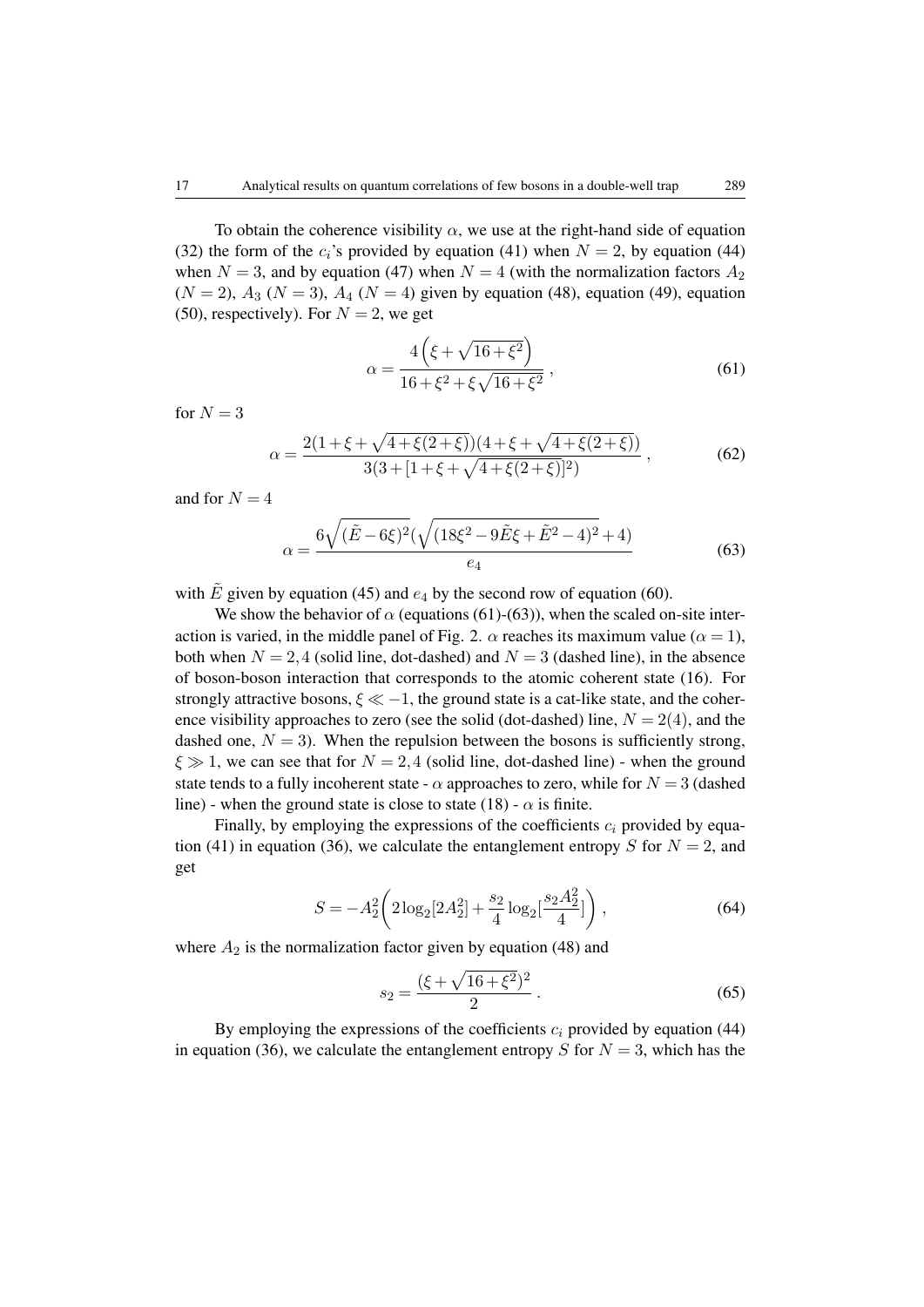<span id="page-17-0"></span>following expression:

$$
S = -\frac{2A_3^2}{3} \left( s_3^2 \log_2 \left[ \frac{s_3}{4\sqrt{4 + \xi(\xi + 2)}} \right] + 3\log_2 \left[ A_3^2 \right] \right),\tag{66}
$$

where  $A_3$  is the normalization factor given by equation [\(49\)](#page-11-3) and

$$
s_3 = (1 + \xi + \sqrt{4 + \xi(\xi + 2)}).
$$
 (67)

By following the same path for  $N = 4$  (*i.e.*, by using formulas given by equation [\(47\)](#page-11-1) in equation [\(36\)](#page-8-0)), one obtains the following entanglement entropy:

<span id="page-17-1"></span>
$$
S = \log_2 d_4 - d_4^{-1} \left( 48 \log_2 24 + 24(6\xi - \tilde{E})^2 \log_2 [6(6\xi - \tilde{E})] + 2(18\xi^2 - 9\tilde{E}\xi + \tilde{E}^2 - 4)^2 \log_2 [(18\xi^2 - 9\tilde{E}\xi + \tilde{E}^2 - 4)] \right),
$$
\n(68)

where  $\hat{E}$  is given by equation [\(45\)](#page-10-0) and  $d_4$  by the second row of equation [\(50\)](#page-11-4).

Note that the results stated for  $N = 2$  by equations [\(58\)](#page-13-0) (Fisher information), [\(61\)](#page-16-1) (coherence visibility), and [\(64\)](#page-16-0) (entanglement entropy) coincide with those that we obtained in [\[12\]](#page-20-4).

The bottom panel of Fig. 2 shows the entanglement entropies [\(64\)](#page-16-0), [\(66\)](#page-17-0), and [\(68\)](#page-17-1) as functions of the scaled on-site interaction  $\xi = U/J$ . In the limit  $\xi \to -\infty$ , corresponding to the emergence of the cat-like state  $(21)$ , S tends to one both when  $N = 2,4$  (solid line, dot-dashed line) and  $N = 3$  (dashed line). By analyzing the plot of S versus  $\xi$  it is possible to observe that - as discussed in [\[12\]](#page-20-4) - the greater is the number of bosons the closest to zero is the negative  $\xi$  (which, in fact, is equal to  $-\sqrt{2} \simeq -1.41421$  when  $N = 2$ ,  $-1$  when  $N = 3$ , and is  $\simeq -0.761472$  when  $N = 4$ ) for which S attains its maximum value. For  $N = 2$  and  $N = 3$ , the latter value coincide with that predicted theoretically, *i.e.*,  $\log_2(N+1)$  (see the comment at the end of the previous section): in the ground state of the two-site Bose-Hubbard Hamiltonian all the Fock states  $|i, N - i\rangle$  have the same probability  $|c_i|^2 = 1/(N+1)$ for any  $i$ , as one can see from the left and the middle panels of the third row (from the top) of Fig. 1. When  $N = 4$ , instead, the maximum of S does not coincide with  $\log_2(N+1)$ , as it can be observed from the right plot of the third row (from the top) of Fig.1, where the  $|c_i|^2$ , corresponding to the interaction signing the maximum of S [\(68\)](#page-17-1), are different from each other.

As conclusive remarks, we note that when  $N = 3$ , S approaches to 1 both in the limit  $\xi \to -\infty$  and in the limit  $\xi \to +\infty$ , as one can observe from the dashed line in the bottom panel of Fig. 2. Moreover, we observe that the plot reported in the bottom panel of Fig. 2 shows that the cat-like state [\(21\)](#page-5-0) ( $\xi \ll -1$ , deeply attractive bosons) is not the maximally entangled ground state achievable in our system.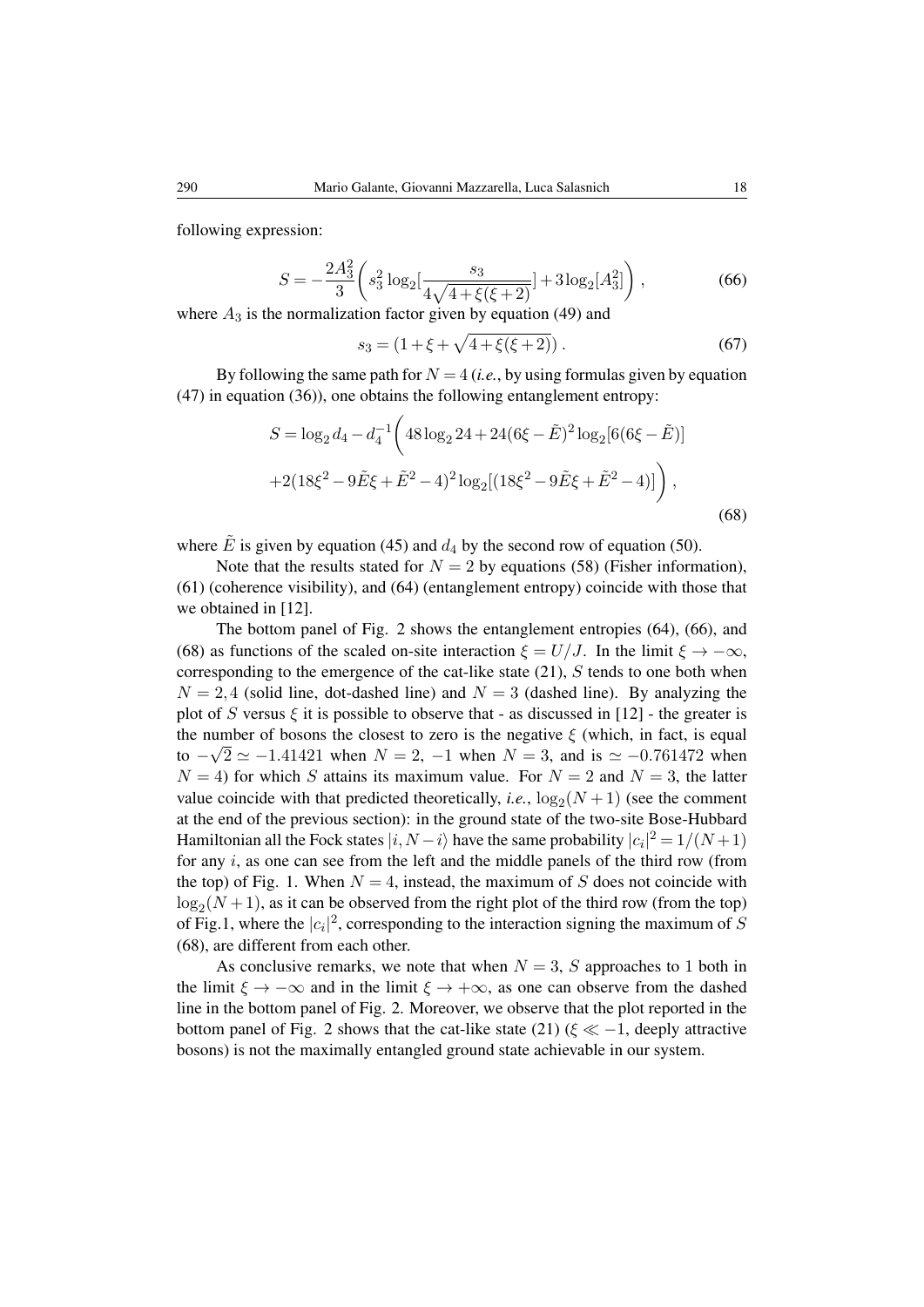A remarkable point emerges from our analysis. The three ground-state characterizing parameters  $(F, \alpha, S)$  in the deep repulsive regime exhibit very different behavior depending on if  $N = 2, 4$  or  $N = 3$ , as it can be seen from Fig. 2 and from Tabs. 1-3. In fact, when  $\xi = U/J \rightarrow +\infty$ , the Fisher information, the coherence visibility, and entanglement entropy are all equal to zero if the ground state is the state [\(17\)](#page-5-1)  $(N = 2, 4)$ ; they are finite, instead, if the ground state is the state [\(18\)](#page-5-2)  $(N = 3)$ . Note that this circumstance is quite general. In fact, the states [\(17\)](#page-5-1) and [\(18\)](#page-5-2) are the ground states of the two-site Bose-Hubbard Hamiltonian in the limit  $\xi \to +\infty$  for any even  $N$  and any odd  $N$ , respectively. In particular, we want to stress that when the boson-boson interaction is strongly repulsive, the ground state of the two-site BH Hamiltonian is not quantum entangled when  $N$  is even, while it is a quantum entangled state when N is odd.

## 4.1. FISHER INFORMATION AND COHERENCE VISIBILITY VIA THE HELLMANN-FEYNMAN THEOREM

At this point, it is interesting to observe that it is possible to achieve the above formulas for F - equations [\(58\)](#page-13-0), [\(59\)](#page-13-1), [\(60\)](#page-15-0) - and  $\alpha$  - equations [\(61\)](#page-16-1), [\(62\)](#page-16-3), [\(63\)](#page-16-2) - also by exploiting the Hellmann-Feynman theorem (HFT) [\[27\]](#page-21-2).

By using this theorem a relation can be established between the Fisher information  $F$  and the first partial derivative of the ground-state energy  $E$  with respect to U,  $\frac{\partial E}{\partial U}$ . According to the HFT, we have that [\[27\]](#page-21-2)

<span id="page-18-0"></span>
$$
\frac{\partial E}{\partial U} = \langle E | \frac{\partial \hat{H}}{\partial U} | E \rangle \,. \tag{69}
$$

If the properties  $\langle E|\hat{n}_L|E\rangle = \langle E|\hat{n}_R|E\rangle = N/2$  (equation [\(15\)](#page-4-0)) and  $\langle E|\hat{n}_L|E\rangle +$  $\langle E|\hat{n}_R|E\rangle = N$  are used in equation [\(69\)](#page-18-0), we get

$$
\frac{\partial E}{\partial U} = \langle E|\hat{n}_L^2|E\rangle - \frac{N}{2} \,. \tag{70}
$$

On the other hand, again thanks to  $\langle E|\hat{n}_L|E \rangle = \langle E|\hat{n}_R|E \rangle = N/2$  and  $\langle E|\hat{n}_L|E \rangle +$  $\langle E|\hat{n}_R|E\rangle = N$ , equations [\(24\)](#page-6-2) and [\(26\)](#page-6-3) give rise to

$$
F = \frac{4}{N^2} \langle E|\hat{n}_L^2|E\rangle - 1 ,\qquad(71)
$$

so that (as also commented in [\[12\]](#page-20-4))

$$
F = \frac{4}{N^2} \frac{\partial E}{\partial U} + \frac{2}{N} - 1 \,. \tag{72}
$$

We have therefore to know the energy of the ground state. When  $N = 2$  this energy is given by equation [\(39\)](#page-10-1), when  $N = 3$  by equation [\(42\)](#page-10-6), and when  $N = 4$  by equation [\(45\)](#page-10-0). By keeping in mind that in these three latter equations  $\xi = U/J$  and the energies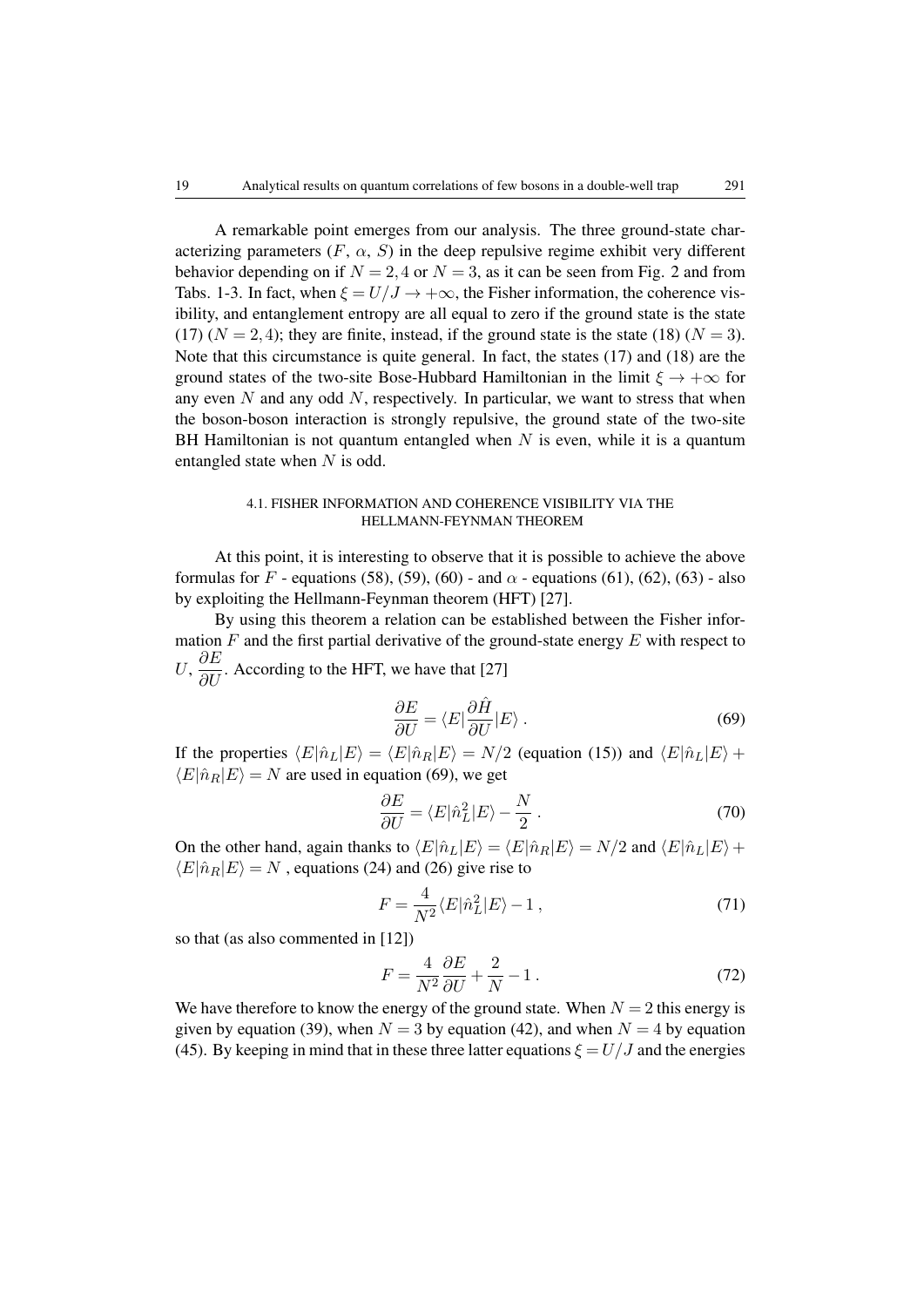are measured in units of J, one can resort from  $\tilde{E}$  to E and obtain equation [\(58\)](#page-13-0) for  $N = 2$ , equation [\(59\)](#page-13-1) for  $N = 3$ , and equation [\(60\)](#page-15-0) for  $N = 4$ .

The Hellmann-Feynman theorem provides a relation between the coherence visibility  $\alpha$  and the first partial derivative of the ground-state energy E with respect to  $J$  as well. Let us start from the fact that, according to the HFT, one has that [\[27\]](#page-21-2)

$$
\frac{\partial E}{\partial J} = \langle E | \frac{\partial \hat{H}}{\partial J} | E \rangle \,. \tag{73}
$$

By using the fact that the coefficients  $c_i$  involved in the expansion of  $|E\rangle$  ( $N = 2,3,4$ ) are real (see equations  $(41)$ ,  $(44)$ ,  $(47)$  jointly to equations  $(48)$ ,  $(49)$ ,  $(50)$ ), we can write that  $\langle E|\hat{a}^{\dagger}_{I}$  $\hat{\bar{L}}\hat{a}_R |E\rangle = \langle E|\hat{a}^{\dagger}_R\rangle$  $R^{\dagger}a_L|E\rangle$ , and then

$$
\frac{\partial E}{\partial J} = -2 \langle E | \hat{a}_L^\dagger \hat{a}_R | E \rangle \,. \tag{74}
$$

On the other hand, again in force to  $\langle E|\hat{a}^{\dagger}_{I}$  $\langle L \rangle^{\dagger}_{L} \hat{a}_{R} | E \rangle = \langle E | \hat{a}^{\dagger}_{R}$  $R^{\dagger}_{R} \hat{a}_{L} |E\rangle$ , we have that the coherence visibility [\(31\)](#page-7-0) is

<span id="page-19-0"></span>
$$
\alpha = \frac{2\langle E|\hat{a}_L^\dagger \hat{a}_R|E\rangle}{N} \tag{75}
$$

so that (see also [\[12\]](#page-20-4))

$$
\alpha = -\frac{1}{N} \frac{\partial E}{\partial J} \,. \tag{76}
$$

Also in this case, we use in equation [\(76\)](#page-19-0) the results given by equation [\(39\)](#page-10-1),  $N = 2$ , by equation [\(42\)](#page-10-6),  $N = 3$ , and by equation [\(45\)](#page-10-0) (by keeping in mind that  $\xi = U/J$  and the energies are measured in units of J) and get equation [\(61\)](#page-16-1) for  $N = 2$ , equation [\(62\)](#page-16-3) for  $N = 3$ , and equation [\(63\)](#page-16-2) for  $N = 4$ .

#### 5. CONCLUSIONS

We have investigated a finite number  $N$  of (both attractively and repulsively) interacting bosonic atoms confined by a one-dimensional double-well shaped potential. Within the two-site Bose-Hubbard model framework, we have carried out the zero-temperature analysis for  $N = 2$ ,  $N = 3$ , and  $N = 4$  bosons by finding analytical formulas for the eigenvectors and eigenvalues of the corresponding ground states. These have been characterized by analytically calculating the Fisher information, the coherence visibility, and the entanglement entropy. We have studied these parameters by varying the boson-boson interaction strength (ranging from strong attractions to strong repulsions) which is the key quantity in determining the kind of ground state sustained by the two-site Bose-Hubbard Hamiltonian. In particular, we have commented on the difference, existing in the deep repulsive regime, between the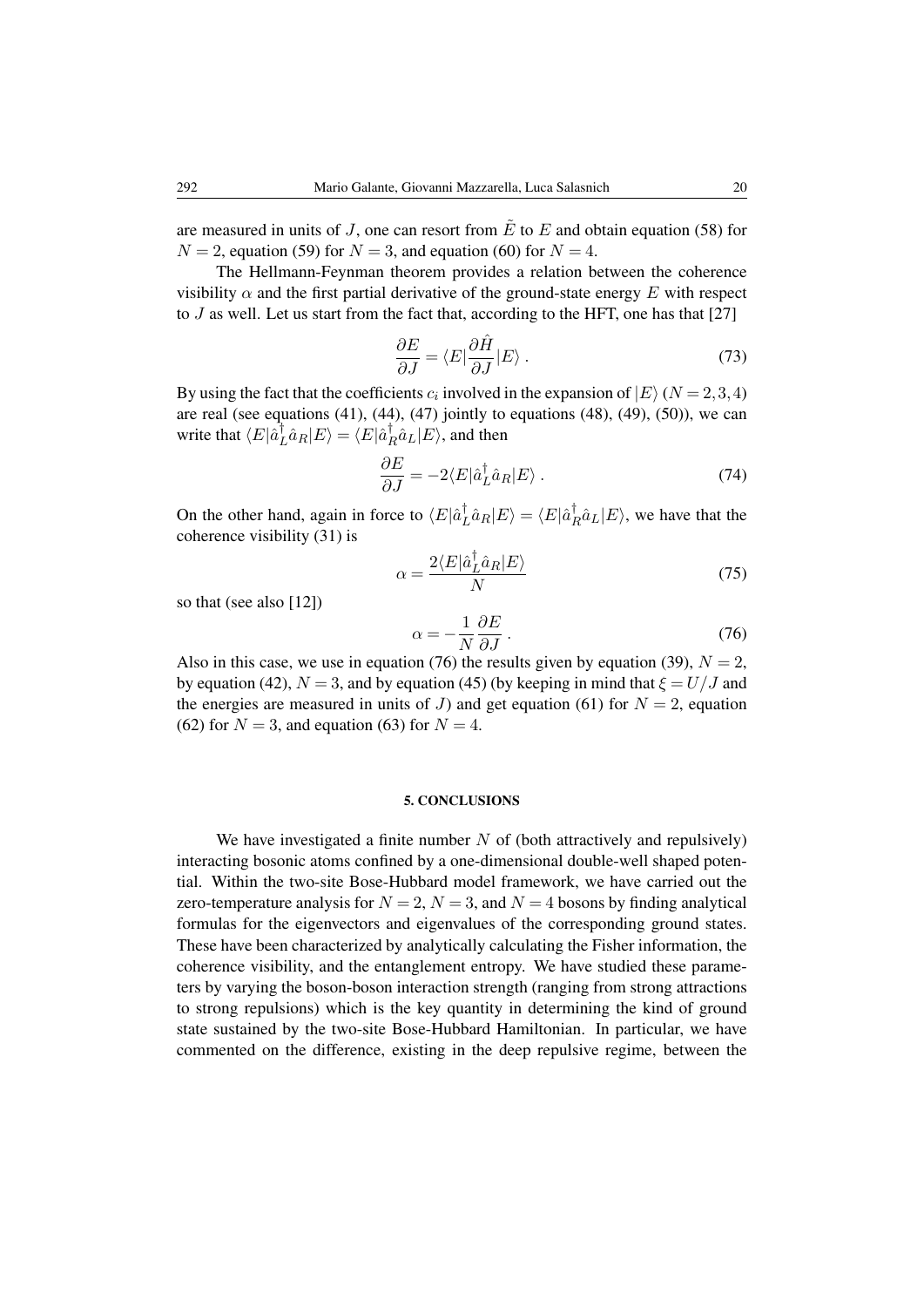structure of the ground state in the presence of an even number of bosons and that with an odd number of particles. We have pointed out, in particular, that the ground state of the two-site Bose-Hubbard Hamiltonian is not quantum entangled when  $N$ is even, while it is a quantum entangled state when  $N$  is odd.

*Acknowledgements.* This work has been supported by MIUR (PRIN 2010 LLKJBX). GM and LS acknowledge financial support from the University of Padova (Progetto di Ateneo 2011) and Cariparo Foundation (Progetto di Eccellenza 2011). GM acknowledges financial support also from Progetto Giovani 2011 of University of Padova.

### REFERENCES

- <span id="page-20-0"></span>1. O. Morsch and M. Oberthaler, Rev. Mod. Phys. 78, 179 (2006).
- <span id="page-20-1"></span>2. S. Raghavan, A. Smerzi, S. Fantoni, and R. Shenoy, Phys. Rev. A 59, 620 (1999).
- <span id="page-20-6"></span>3. L. Pitaevskii and S. Stringari, Phys. Rev. Lett. 83, 4237 (1999);
- L. Pitaevskii and S. Stringari, Phys. Rev. Lett. 87, 180402 (2001).
- <span id="page-20-14"></span>4. J. R. Anglin, P. Drummond, and A. Smerzi, Phys. Rev. A 64, 063605 (2001).
- 5. K. W. Mahmud, H. Perry, and W. P. Reinhardt, J. Phys. B: At. Mol. Opt. Phys. 36, L265 (2003); K. W. Mahmud, H. Perry, and W. P. Reinhardt, Phys. Rev. A 71, 023615 (2005).
- <span id="page-20-2"></span>6. G. Ferrini, A. Minguzzi, and F. W. Hekking, Phys. Rev. A 78, 023606(R) (2008).
- <span id="page-20-3"></span>7. J. I. Cirac, M. Lewenstein, K. Molmer, and P. Zoller, Phys. Rev. A 57, 1208 (1998).
- 8. D. A. R. Dalvit, J. Dziarmaga, and W. H. Zurek, Phys. Rev. A 62, 013607 (2000).
- <span id="page-20-15"></span>9. Y. P. Huang and M. G. Moore, Phys. Rev. A 73, 023606 (2006).
- 10. L. D. Carr, D. R. Dounas-Frazer, and M. A. Garcia-March, EPL 90, 10005 (2010).
- <span id="page-20-7"></span>11. D. W. Hallwood, T. Ernst, and J. Brand, Phys. Rev. A 82, 063623 (2010)
- <span id="page-20-4"></span>12. G. Mazzarella, L. Salasnich, A. Parola, and F. Toigo, Phys. Rev. A 83, 053607 (2011).
- <span id="page-20-5"></span>13. C. J. Milburn, J. Corney, E. M. Wright, and D. F. Walls, Phys. Rev. A. 55, 4318 (1997).
- <span id="page-20-8"></span>14. G. Mazzarella and L. Salasnich, Phys. Rev. A 82, 033611 (2010).
- <span id="page-20-9"></span>15. L. Salasnich, B. A. Malomed, and F. Toigo, Phys. Rev. A 81, 045603 (2010).
- <span id="page-20-10"></span>16. W. Neuhauser, M. Hohenstatt, P. Tosheck, and H. Dehmelt, Phys. Rev. A 22, 1137 (1980).
- 17. D. J. Wineland and W. M. Itano, Phys. Lett. 82A, 75 (1981).
- 18. J. C. Bergquist, R. G. Hulet, W. M. Itano, and D. J. Wineland, Phys. Rev. Lett. 57, 1699 (1986).
- <span id="page-20-11"></span>19. P. Cheinet, S. Trotzky, M. Feld, U. Schnorrberger, M. Moreno-Cardoner, S. Folling, and I. Bloch, ¨ Phys. Rev. Lett. 101, 090404 (2008).
- 20. F. Diedrich, J. C. Bergquist, W. M. Itano, and D. J. Wineland, Phys. Rev. Lett. 62, 403 (1989).
- 21. C. Monroe, D. M. Meekhof, B. E. King, S. R. Jefferts, W. M. Itano, and D. J. Wineland, Phys. Rev. Lett. 75, 4011 (1995).
- 22. S. Haroche and J. M. Raimond, *Exploring the Quantum* (Oxford University Press, Oxford, 2006).
- <span id="page-20-12"></span>23. D. J. Wineland, Rev. Mod. Phys. 85, 1103 (2013).
- <span id="page-20-13"></span>24. W.K. Wootters, Phys. Rev. D. 23, 357 (1981);

C. W. Helstrom, *Quantum Detection and Estimation Theory* (Academic Press, New York, 1976), Chap. VIII;

A. S. Holevo, *Probalistic and Statistical Aspect of Quantum Theory* (North-Holland, Amsterdam,  $1982$ 

S.L. Braunstein and C. M. Caves, Phys. Rev. Lett. 72, 3439 (1994).